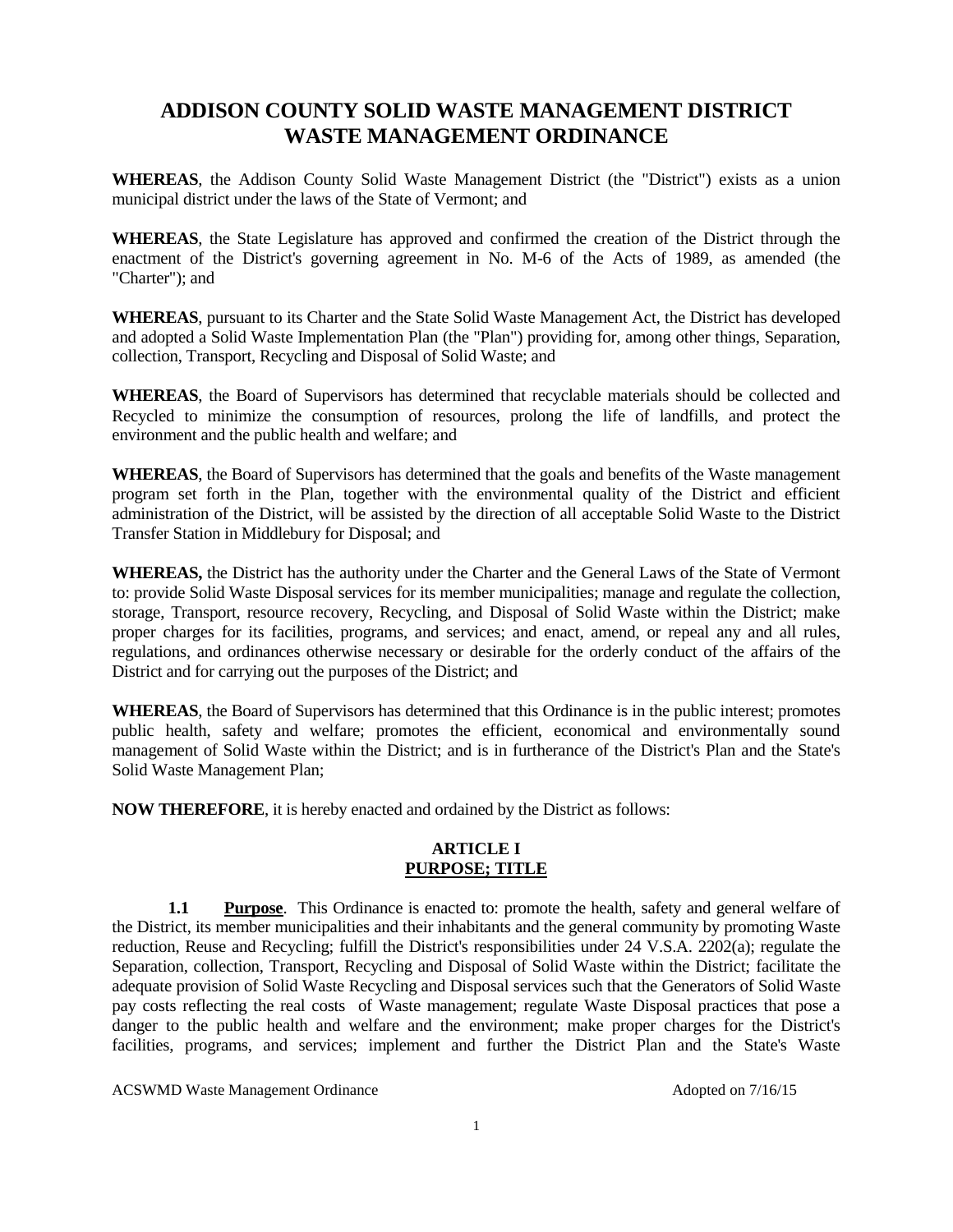Management Plan; and provide for the efficient, economical, and environmentally sound management of Solid Waste.

**1.2 Title**. This Ordinance shall be known and may be cited as the "District Waste Management" Ordinance."

### **ARTICLE II DEFINITIONS**

**2.1** As used in this Ordinance, the following terms shall have the following meanings:

**A.** "Board of Supervisors" shall mean the governing body of the District.

**B.** "Clean-Out Service Provider" shall mean any Person who cleans out Solid Waste from a residential or business property located within District borders, and collects, Transfers, or Transports the Solid Waste for compensation.

**C.** "Clean Wood" shall mean Discarded brush and limbs, trees, raw (unpainted and untreated) dimensional wood or lumber, untreated wood pallets; wood chips generated from these materials; and other natural woody debris, including tree stumps, root mats and logs. Clean Wood does not include manufactured particleboard, oriented strand board, plywood, painted wood or wood treated with preservatives.

**D.** "Commercial Hauler" shall mean any Person who collects, Transfers, or Transports Solid Waste generated within District borders for compensation, including Clean-Out Service Providers and operators of a Mobile Solid Waste Collection Operation.

**E.** "Compost" and "Composting" shall mean the controlled biological decomposition of organic matter through active management to produce a stable humus-rich material.

**F.** "Conditionally Exempt Generator" shall mean any business Generator of Hazardous Waste that meets the criteria as defined in Subchapter 3, Section 7-306 of the Vermont Hazardous Waste Management Regulations.

**G.** "Contractor" shall mean any Person who Transfers or Transports Solid Waste generated within District borders for compensation as part of a construction and/or demolition job, as long as the quantity of Waste Transported and disposed does not exceed one hundred (100) tons in a rolling year.

**H.** "Designated Area" shall mean an area designated for placement of Solid Waste for collection, which must be readily accessible at all times by a conventional Solid Waste collection truck and not directly on the travelled portion of any public road or sidewalk. An area may be so designated through mutual agreement between a Person and his, her, or its Commercial Hauler. However, the location of a Designated Area shall not violate any applicable local or municipal ordinance**.** For purposes of this Ordinance, a municipally owned Drop-Off Facility is also considered a Designated Area.

**I.** "Discarded" shall mean when the original Generator of a material has released his or her direct control of the material. This will be assumed to have occurred when the original Generator of the material has delivered the material to a treatment, storage, Composting, Recyclables Processing, Transfer, or Disposal Facility or has had the material collected for delivery to a treatment, storage, Composting, Recyclables Processing, Transfer, or Disposal Facility.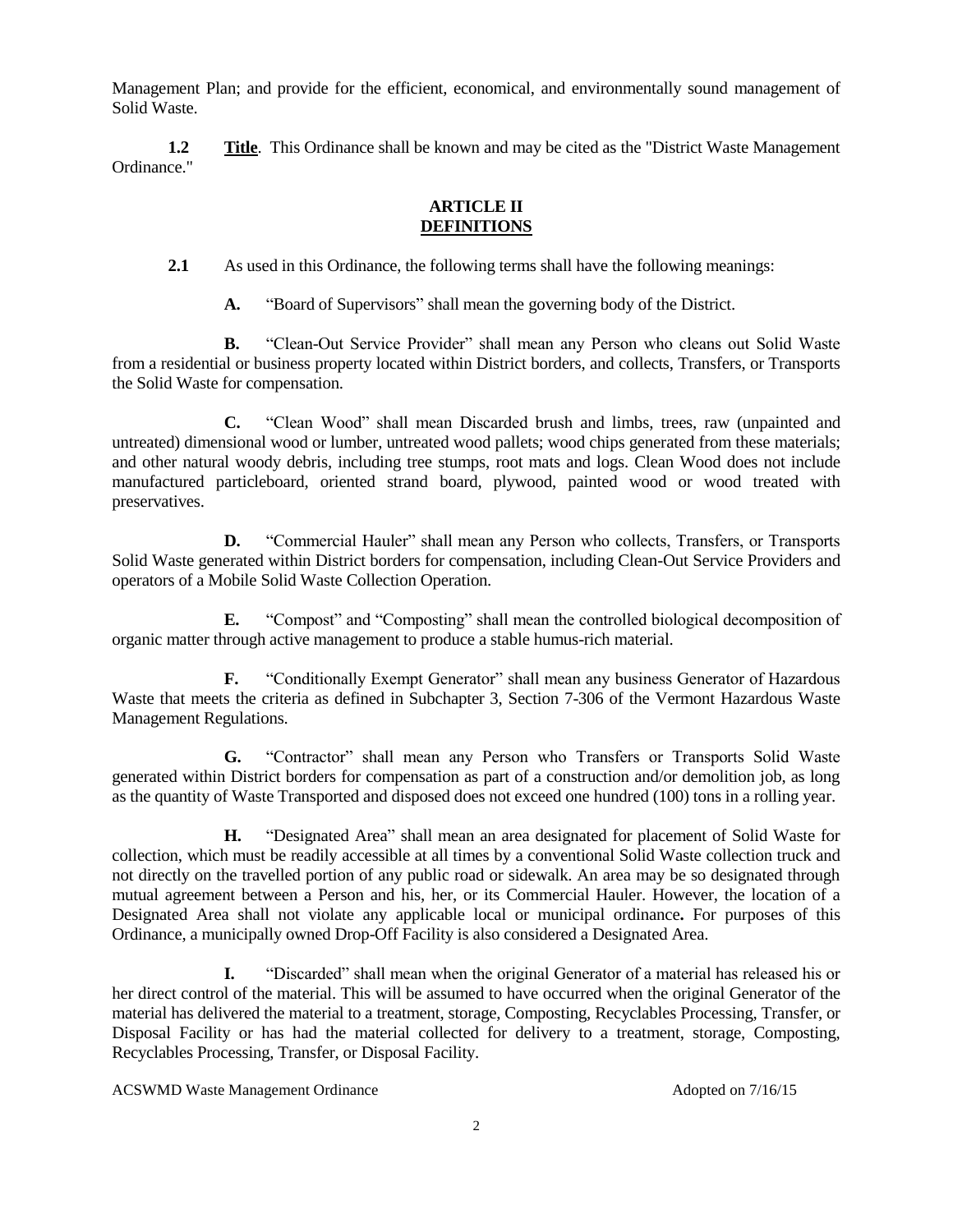**J.** "Disposal" or "to Dispose" shall mean: (1) the incineration of any Solid Waste other than Clean Wood for fuel; (2) the placement of any Solid Waste in a landfill; or (3) the discharge, deposit, injection, dumping, spilling, leaking, or placing of any Solid Waste into or on any land or water so that such Solid Waste or any constituent thereof may enter the environment or be emitted into the air or discharged into any ground or surface waters. Disposal does not include the placement of Solid Waste in a Transfer, Composting, or Recyclables Processing Facility that is in compliance with this Ordinance and is fully permitted at the time of placement.

**K.** "District" shall mean the Addison County Solid Waste Management District and its successors, and as appropriate in the context, the total area within the boundaries of all member municipalities within the District.

**L.** "District Manager" shall mean the Manager of the District, or such Manager's designee.

**M.** "District Transfer Station" shall mean the Facility owned by the District on Route 7 South in Middlebury that accepts and/or processes Solid Waste for ultimate Transfer to off-site locations for Disposal, Processing, treatment, or incineration.

**N.** "Drop-Off Facility" shall mean a Transfer Facility that primarily serves Residents who are Self-Haulers.

**O.** "Executive Board" shall mean the subcommittee of the Board of Supervisors established under the District's Charter.

**P.** "Facility" shall mean any site or structure used for treating, storing, Processing, Recycling, Transferring or Disposal of Solid Waste. A Facility may consist of a single or several treatment, storage, Recycling, or Disposal units, and may include a Mobile Solid Waste Collection Operation.

**Q.** "Food Residuals" shall mean source-separated and uncontaminated material that is derived from processing or discarding of food and that is recyclable, in a manner consistent with 10 V.S.A. Chapter 159 §6605k. Food Residuals may include pre-consumer and postconsumer food scraps. "Food Residuals" does not mean meat and meat-related products when the Food Residuals are composted by a resident on site.

**R.** "Generator" shall mean a Person who produces Solid Waste by any means including, but not limited to, residential, commercial, institutional, and industrial activities.

**S.** "Hauler" shall mean any Person that collects, Transports, or delivers Solid Waste generated within the District.

**T.** "Hazardous Waste" shall mean any Waste or combination of Wastes of a solid, liquid, contained gaseous, or semi-solid form, which, by reason of its composition or characteristics, is from time to time defined as hazardous either by 42 U.S.C. §§ 6901 et seq., or by 15 U.S.C. § 2605(e), or by 42 U.S.C. §§ 9601 et seq., or by 10 V.S.A. Chapter 159, or by any laws of similar purpose or effect, or by any regulations promulgated under any of the foregoing, and any other material which the Federal Environmental Protection Agency, the Vermont Agency of Natural Resources or its Secretary, or the Vermont Department of Environmental Conservation, or any similar governmental agency or unit having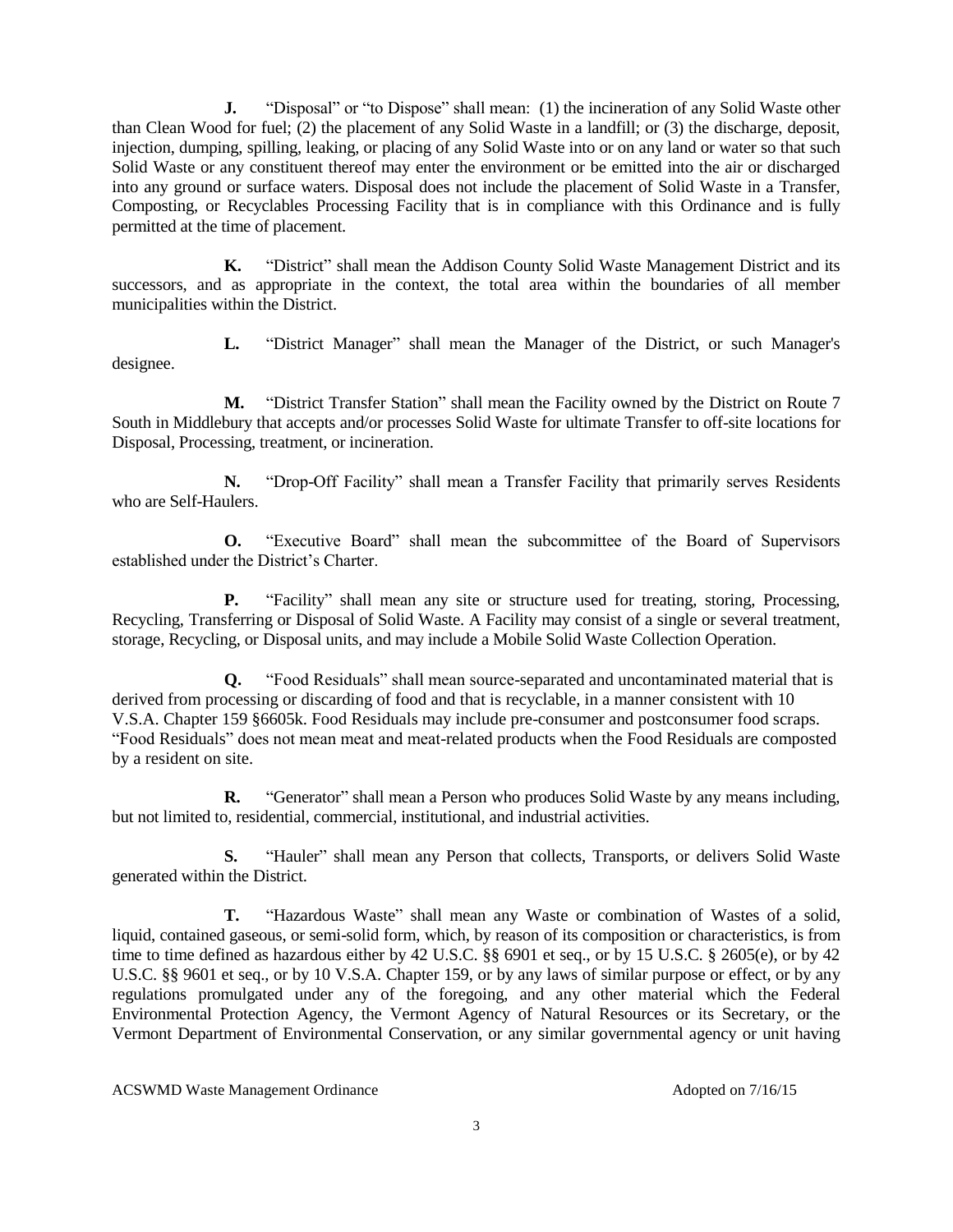jurisdiction, shall determine from time to time is ineligible for Disposal, whether by reasons of being toxic, reactive, ignitable, corrosive, strong sensitizers, or which generate pressure through decomposition, heat, or other means, which in the judgment of the State may cause, or contribute to, an increase in mortality or an increase in serious irreversible or incapacitating reversible illness, taking into account the toxicity of such Waste, its persistence and degradability in nature, and its potential for assimilation, or concentration in tissue, and other factors that may otherwise cause or contribute to adverse acute or chronic effects on the health of persons or other living organisms, or any matter which may have an unusually destructive effect on the health of persons or other living organisms, or any matter which may have an unusually destructive effect on water quality if discharged to ground or surface waters of the State. All special nuclear, source or by-product material, as defined by the Atomic Energy Act of 1954, as amended, codified in 42 U.S.C. §2014, is specifically excluded from this definition.

**U.** "Household Hazardous Waste" shall mean any Waste from households that would be subject to regulation as Hazardous Waste if it were not from households.

**V.** "Leaf and Yard Residuals" shall mean source-separated, compostable, untreated vegetative matter, including: grass clippings, leaves, kraft paper bags, and brush, which is free from non-compostable materials; and other organic, compostable materials accumulated during the normal maintenance or restoration of a yard, garden, recreational field or other area covered with vegetation. It does not include such materials as pre- and postconsumer Food Residuals, food processing residuals, or soiled paper.

**W.** "License" shall mean any License issued or required pursuant to Article IV hereof.

**X.** "Mandated Recyclables" shall mean the following source separated materials: aluminum and steel cans; aluminum foil and aluminum pie plates; glass bottles and jars from foods and beverages; polyethylene terephthalate (PET) plastic bottles or jugs; high density polyethylene (HDPE) plastic bottles and jugs; corrugated cardboard; white and colored paper; newspaper; magazines; catalogues; paper mail and envelopes; boxboard; and paper bags.

**Y.** "Mobile Solid Waste Collection Operation" shall mean the operation of a vehicle or trailer, or a container on or attached to such vehicle or trailer, used to collect Solid Waste by Commercial Haulers or by Self-Haulers, provided that: (a) the vehicle or trailer is registered and inspected as required by the State; (b) the vehicles, trailers, or containers used to collect Solid Waste must prevent the release of all Solid Waste and related liquids; and (c) Solid Waste collected pursuant to such an operation is delivered to a certified Waste management Facility by the end of the next business day, or within 48 hours of collection, whichever is later.

**Z.** "Municipal Solid Waste" shall mean combined household, commercial and industrial waste materials generated in a given area.

**AA.** "Person" shall mean an individual, partnership, company, corporation, association, institution, unincorporated association, joint venture, trust, municipality, agency, department, and any other legal entity. In any provision of this Ordinance prescribing a fine, penalty, or denial or revocation of a License, the term "Person" shall include the officers and directors of the corporation.

**BB.** "Plan" shall mean the Solid Waste Implementation Plan developed and adopted by the District on March 19, 1992 in accordance with the provisions of 24 V.S.A. 2202a, as such Plan is amended from time to time.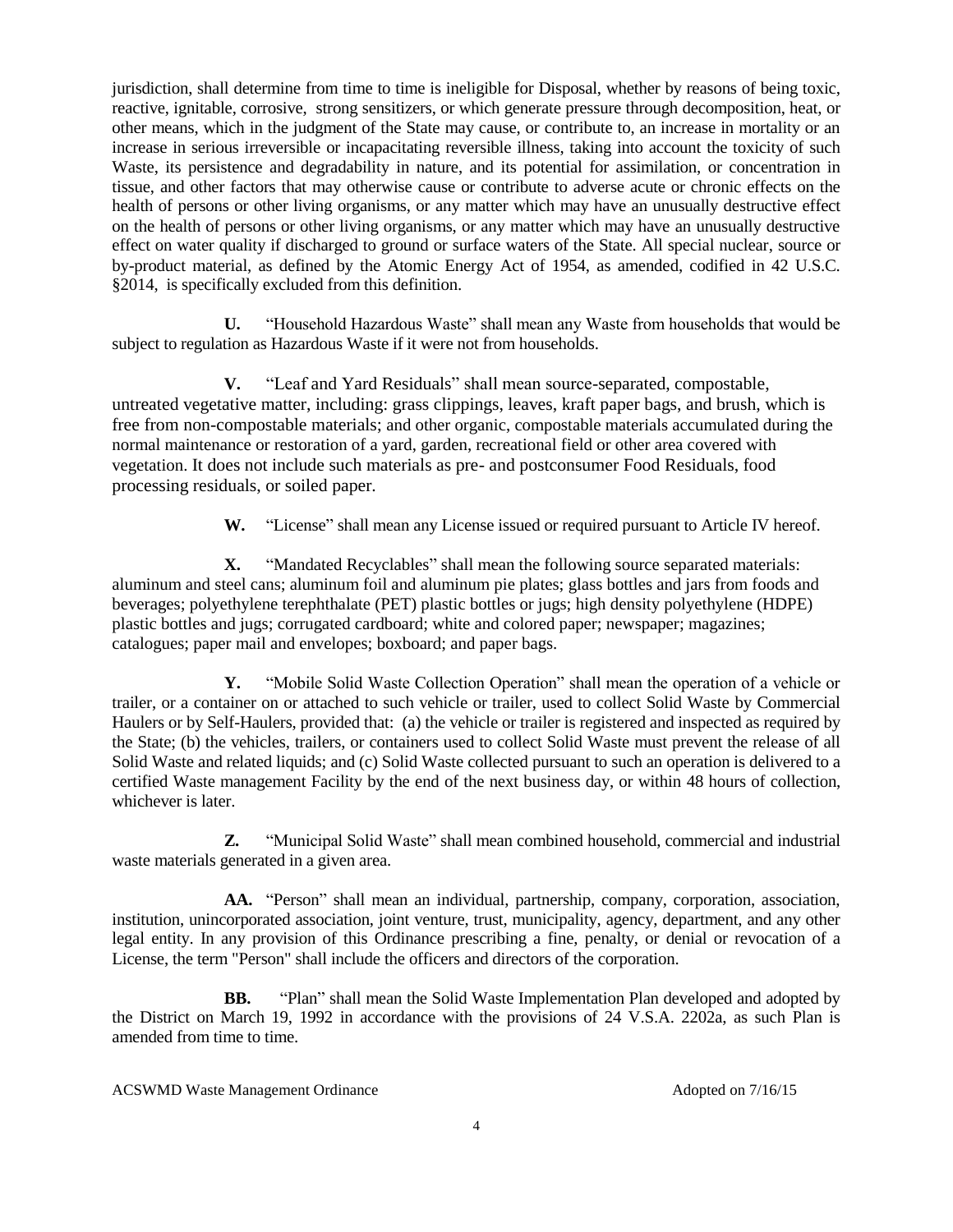**CC.** "Processing" shall mean any activity that: (1) accepts Recyclables from off-site and prepares the Recyclables for sale; or (2) accepts compostable materials from off-site and Composts the materials.

**DD.** "Processor" shall mean any Person who engages in Processing as defined in Section 2.1(CC) of this Ordinance.

**EE.** "Prohibited Materials" shall mean materials that shall not be accepted at the District Transfer Station or District-Designated Facility; provided, however, that the Board of Supervisors may accept certain Prohibited Materials or designated components thereof at a District-Designated Facility, pursuant to rules and regulations (i) adopted by the District, and (ii) approved by resolution of the Board of Supervisors. The list of Prohibited Materials may be established and modified from time to time by resolution of the Board of Supervisors or by the District acting in accordance with policies and/or guidelines established and adopted by, and that may be amended from time to time by, the Board of Supervisors. A current official list of Prohibited Materials shall be maintained by the District and be available at the District office.

**FF.** "Recyclables" shall mean Solid Waste that may be reclaimed and/or processed and used in the production of raw materials or products.

**GG.** "Recycled" and "Recycling" shall mean the act of reclaiming and/or Processing using Solid Waste in the production of raw materials or products.

**HH.** "Resident" shall mean an individual owning or occupying a dwelling unit in a particular city, town or village within the District.

**II.** "Reuse" shall mean Solid Waste that is Reused by the Generator or other Person, in the material's original or altered state, and is thereby diverted from Recycling, Composting or Disposal. Nothing in this definition shall be construed to include incineration of any kind, landfilling, or use as an alternative daily cover for a landfill.

**JJ.** "Scale" or "Licensed Scale" shall mean a device or Facility approved by the District for the weighing of vehicles used for the delivery, Transport or shipment of Solid Waste generated or delivered within the District or destined for disposal.

**KK.** "Self-Hauler" shall mean a Person who Transports and delivers his or her own Solid Waste or Solid Waste from other individuals within a member municipality for no compensation.

LL. "Separate" and "Separation" shall mean the segregation and collection of materials, apart from Solid Waste destined for Disposal, for the sole purpose of Recycling, Reuse, Composting, or special handling.

**MM.** "Solid Waste" shall mean any: Discarded garbage; refuse; septage; sludge from a waste treatment plant, water supply plant, or pollution control facility; Recyclables and other Waste destined for Composting, Reuse or Recycling (unless the context indicates that "Solid Waste" does not include such materials for the particular purpose of any part of this Ordinance); Special Waste; Unregulated Hazardous Waste;; and other Discarded material including solid, liquid, semi-solid, or contained gaseous materials, but does not include: (i) animal manure and absorbent bedding used for soil enrichment; (ii) high carbon bulking agents used in composting; (iii) solid or dissolved materials in industrial discharges which are point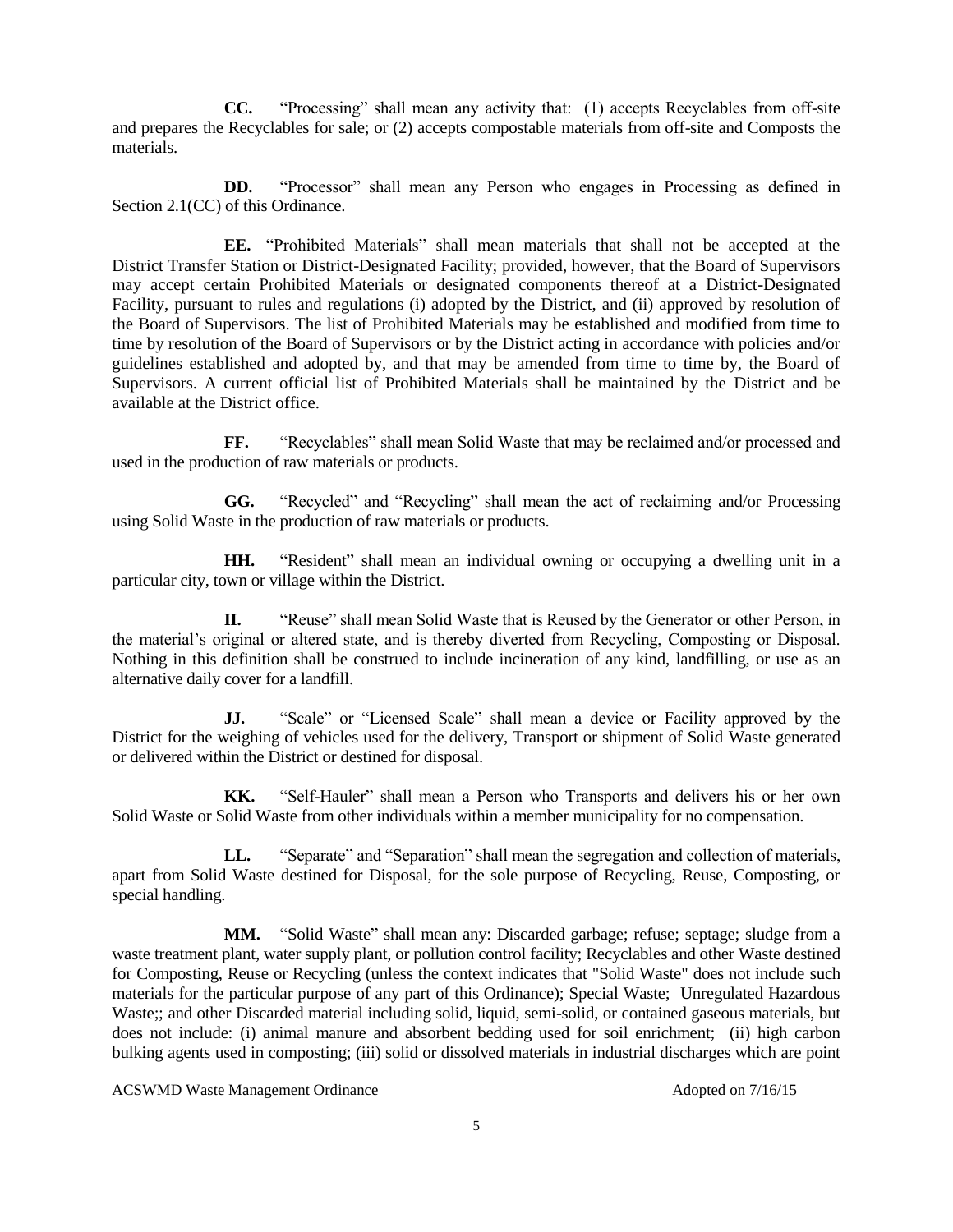sources subject to permits under the Water Pollution Control Act (10 V.S.A. Chapter 47); or (iv) Hazardous Waste that does not qualify as Unregulated Hazardous Waste.

**NN.** "Special Waste" shall mean, for purposes of this Ordinance: discarded major appliances; electronics; empty compressed gas cylinders; tires; scrap metal larger than one (1) cubic foot or weighing more than twenty-five (25) pounds; non-friable asbestos-containing materials; liquid latex paint; sludge from a municipal, commercial, or industrial wastewater treatment facility, water supply treatment plant, or air pollution control facility; Leaf and Yard Residuals; Food Residuals; deceased animals of any type or size, and offal; free-standing liquids, including grease; fluorescent light bulbs; mercury-containing devices; PCB ballasts and capacitors; cathode ray tubes; used oil; used antifreeze; waste pesticides; automotive (wet-cell) batteries; nickel-cadmium and other rechargeable batteries; mercuric-oxide batteries; and silver-oxide batteries, which, for whatever reason, are to be managed separately from other Solid Waste. Special Waste does not include Regulated Medical Waste, Regulated Hazardous Waste, and Unregulated Hazardous Waste. The list of Special Waste may be established and modified from time to time by resolution of the Board of Supervisors or by the District acting in accordance with policies and/or guidelines established and adopted by, and that may be amended from time to time by, the Board of Supervisors. A current official list of Special Waste shall be maintained by the District and be available at the District office.

**OO.** "Transfer" shall mean to carry, remove, Transport, or shift Solid Waste from one place, Facility, vehicle, trailer, or container to another.

**PP.** "Transfer Facility" shall mean any Facility to which Solid Waste is Transferred from one vehicle, trailer, or container to another, or deposited onto a floor.

**QQ.** "Transport" shall mean any movement of Solid Waste by air, rail, highway, or

**RR.** "Unit-Based Pricing" (also referred to as "Variable Rate Pricing") shall mean a pricing system whereby Drop-off, Transfer and Disposal facilities and Commercial Haulers shall charge residential, institutional and commercial customers for the collection of Solid Waste for disposal based on the volume or weight of the waste collected, at rates that provide a reasonable economic incentive to their customers to reduce the amount of Solid Waste destined for disposal that they generate. Fees established solely on the quantity of Solid Waste of a Generator (such as per bag, per cubic yard, or per pound fees), or the offering of a choice of bi-weekly, monthly, bi-monthly, and quarterly collection frequencies, shall be deemed to satisfy the requirements of this Ordinance as to Unit-Based Pricing.

**SS.** "Unlawful Conduct" shall mean any act, or failure to act, in violation of any provision of this Ordinance, any rule, or regulation enacted by the District, any term, condition, or restriction imposed upon, or required by, any License issued or required under the terms of this Ordinance or any applicable law or regulation relating to the Management of Solid Waste. Unlawful Conduct shall subject the violator to civil penalties as provided in this Ordinance.

**TT.** "Unregulated Hazardous Waste" shall mean Hazardous Waste that, prior to its delivery to a Facility, would be classified as either Household Hazardous Waste or Hazardous Waste from a Conditionally Exempt Generator, pursuant to and determined in accordance with the rules and regulations of the U.S. Environmental Protection Agency and the State of Vermont.

**UU.** "Waste" shall mean a material that is: Discarded; or is being accumulated, stored, or physically, chemically or biologically treated prior to being Discarded; or has served its original intended

ACSWMD Waste Management Ordinance Adopted on 7/16/15

water.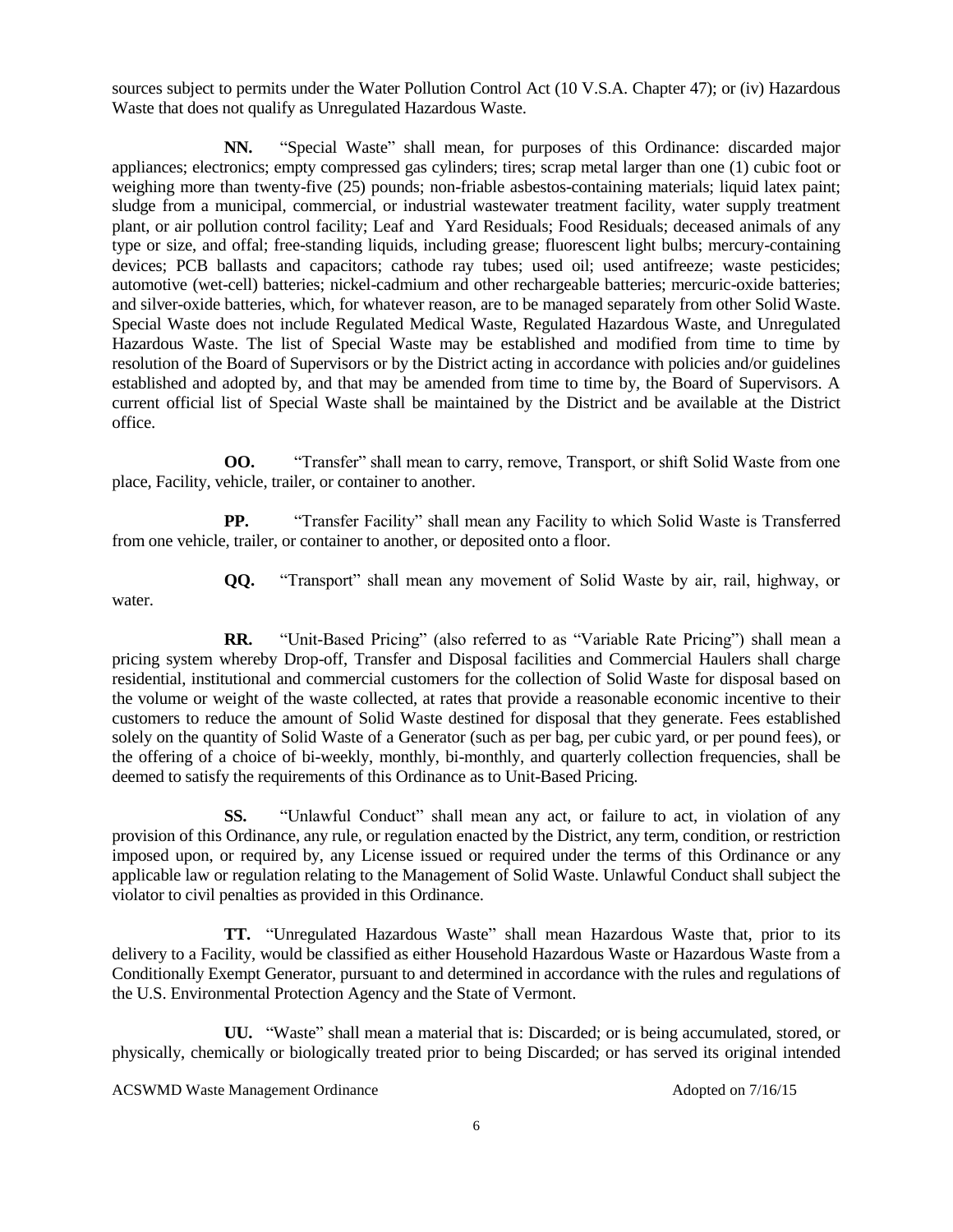use and is normally Discarded; or is a manufacturing or mining by-product and is normally Discarded, including, without limitation, Solid Waste.

### **ARTICLE III RESPONSIBILITIES OF GENERATORS**

# **3.1 General**

**A.** All Generators within the District shall Separate their Solid Waste according to the provisions of this Ordinance and any policies, procedures or practices adopted by the Board of Supervisors to implement this Ordinance.

**B.** No Person shall accept, receive, or allow the acceptance or receipt of any Solid Waste unless it is from either a Self-Hauler or a Person holding a valid Commercial Hauler's License and only in accordance with the terms, conditions and restrictions contained in such License.

**3.2 Separation of Solid Waste**. Except as hereinafter provided in Section 3.2(F) of this Article, every Person who generates Solid Waste within the District shall Separate Mandated Recyclables, Special Waste, and Unregulated Hazardous Waste from such Solid Waste. Recyclables shall be free of food or other residues and non-recyclable parts. This Section shall not be construed to prohibit or restrict the Composting or the Reuse or Recycling of materials by a Resident, or by a Person as part of such Person's normal commercial, manufacturing or industrial process.

**A. Separation of Mandated Recyclables.** Mandated Recyclables shall not be disposed with other Solid Waste. Except as provided in Section 3.2(F) of this Article, all Generators shall Separate Mandated Recyclables from other Solid Waste, place the Mandated Recyclables in a container designated for Recycling, and handle them as specified in Section 3.2 of this Article.

**B. Separation of Special Waste.** Special Waste shall not be disposed with other Solid Waste. Special Waste shall be Separated and placed in Facilities that manage that particular Special Waste and are fully permitted at the time of placement.

**C. Separation of Unregulated Hazardous Waste.** Unregulated Hazardous Waste shall not be disposed with other Solid Waste. Unregulated Hazardous Waste shall be separated and delivered to a special collection event or placed in Facilities that manage Unregulated Hazardous Waste and are fully permitted at the time of placement.

**D. Separation of Leaf and Yard Residuals.** Leaf and Yard Residuals shall not be disposed with other Solid Waste. All Leaf and Yard Residuals shall be managed using an alternative method that is in conformance with the State of Vermont Air Quality Rules and local ordinances.

**E. Responsibility of Generators.** Any Mandated Recyclable, Special Waste, Unregulated Hazardous Waste, or Solid Waste destined for Disposal not properly Separated, placed, hauled or disposed in accordance with this Ordinance shall remain the responsibility of the Generator, and shall be retrieved and corrected by such Person within twenty-four (24) hours' notice thereof.

**F. Waiver by District of Separation and/or Placement Requirements.** Separation and/or placement requirements for Solid Waste may be waived by the District on a case-by-case basis.

**3.3 Disposal of Solid Waste**. After proper Separation of Mandated Recyclables, Special Waste and Unregulated Hazardous Waste from Solid Waste, each Generator shall either set such Solid Waste in a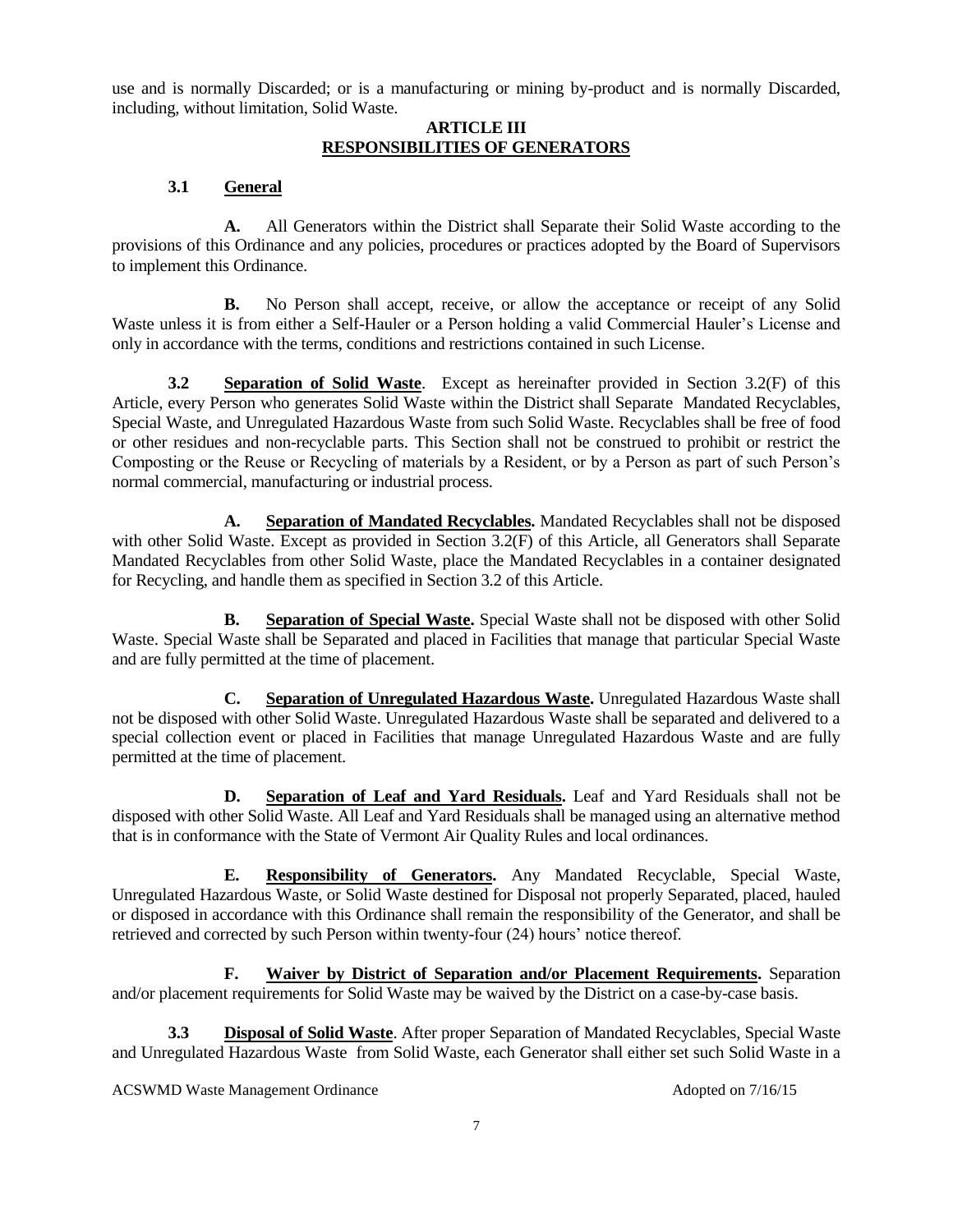Designated Area for collection by a Commercial Hauler or deliver such Solid Waste to a Designated Area at a Facility that is legally authorized and permitted to accept such Solid Waste. All such Solid Waste placed in a Designated Area shall be placed in the area in a manner such that each component may be collected Separately. This Section shall not be construed to prohibit or restrict the Composting by a Person of his or her own Leaf and Yard Residuals, or the Recycling or Reuse of any materials by any Person, or the burning of Clean Wood for fuel.

**3.4 Drop-Off Facilities.** Drop-Off Facilities must obtain and abide by all required local, regional, Vermont State and Federal permits. Drop-Off Facilities must, at a minimum, accept and recycle all Mandated Recyclables.

**3.5 Rental Property Requirements.** Solid Waste generated by Persons who are renting property remains the responsibility of such Persons. However, if the collection costs for Solid Waste destined for Disposal are included in the rent charged to tenants, the owners of rental properties must collect or provide for the collection and Recycling of Mandated Recyclables at least once monthly.

**3.6 No Regulation of Hazardous Waste or Medical Waste.** This Ordinance shall not regulate the storage, Disposal, collection, Processing, Transfer or Transport of Hazardous Waste or Medical Waste to the extent that such storage, Disposal, collection, Processing, Transfer, or Transport is otherwise regulated by Vermont State or Federal laws, rules or regulations.

## **ARTICLE IV LICENSING**

**4.1 License Requirement**. A License from the District is required for any Person to manage Solid Waste generated within the District as provided in this Article. Four categories of Licenses are hereby established:

**A. Commercial Hauler's License.** Except as provided in Section 4.2 of this Ordinance, no Commercial Hauler shall collect, Transport, or deliver Solid Waste generated within the District unless such Commercial Hauler holds a valid License from the District, issued as provided in this Article.

**B. Processor's License.** A Processor's License shall be required for any Person, other than Self-Haulers, Drop-off Facilities, Mobile Solid Waste Collection Operations, and Persons required to accept beverage containers under 10 V.S.A. Chapter 53, to accept, receive, or allow the acceptance or receipt for storage or Processing in the District of Recyclables or Compostable materials.

**C. Transfer/Disposal Facility License.** A Transfer/Disposal Facility License shall be required for any Person, other than Self-Haulers, Drop-off Facilities, and Mobile Solid Waste Collection Operations, to accept, receive, or allow the acceptance or receipt in the District of any Solid Waste destined for Disposal.

**D. Scale License.** A Scale License shall be required for any Scale used to document the delivery, Transport, or shipment of Solid Waste generated or delivered within the District and destined for Disposal.

**4.2 Exemptions**. The following Commercial Haulers are exempt from the License requirement of Section 4.1: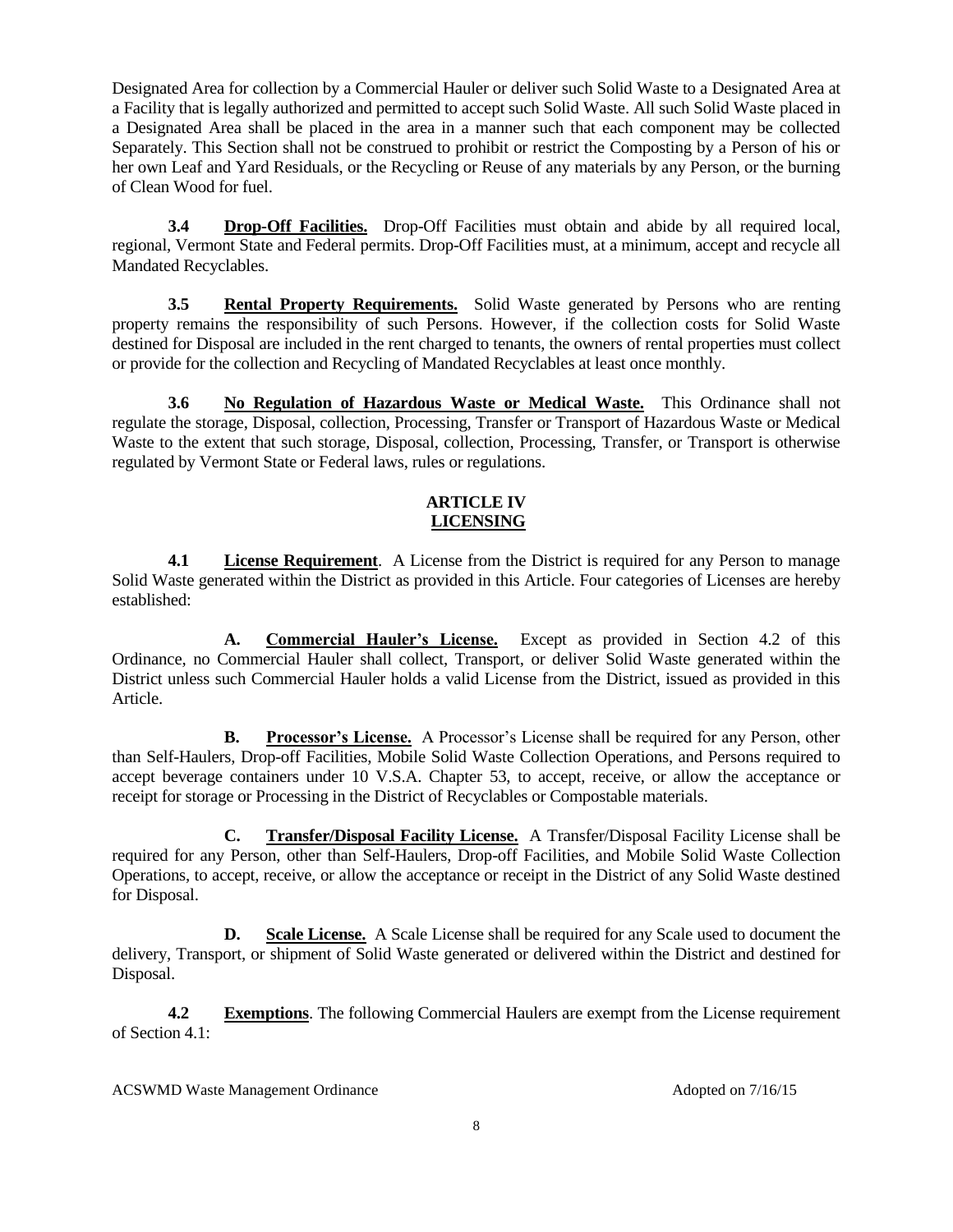**A.** The District, and any member municipality of the District, in the Transport and delivery of Solid Waste generated in its municipal operations, utilizing its own vehicles.

**B.** Freight companies that: (a) collect Recyclables prepared according to end market specifications and Transport them directly to a fully-permitted end market or to out-of-District Processing/ brokering facilities; (b) collect Unregulated Hazardous Waste and Transport it directly to a certified Hazardous Waste Facility as defined in the Vermont Hazardous Waste Management Regulations; or (c) collect Special Waste in exchange for the purchase of a replacement item.

**C.** Contractors, as defined in this Ordinance.

# **4.3 RESERVED -**

**4.4 License Application**. The District shall establish the requirements for each type of License. A Person seeking a License shall obtain a License application from the District office. License applications may be obtained in person during normal business hours at the District's office or may be requested by mail. Such application shall be accompanied by the Licensing Fee established pursuant to Section 4.7 hereof.

# **4.5 Amendments to License**

**A.** A Person may request to amend an existing License. The District shall promptly consider any requests for amendments within the timeframe for License Applications under Section 4.6 of this Article. In order to become effective, any amendments must be approved in writing by the District Manager.

**B.** A License holder shall seek to amend an existing License under the following circumstances: (1) a significant change in operation; (2) the assignment of services to subcontractors; (3) the addition of vehicles; (4) change in ownership; or (5) dissolution of business.

**4.6 Expiration of License, Renewal**. Each License shall expire on the December 31<sup>st</sup> next following its date of issuance, provided, however, that in the event an application is made for renewal prior to the expiration date of a License, such License shall remain in force until such time as the District Manager issues a final decision on the renewal application, but subject to Section 4.8 below. Any renewal application shall comply with the application requirements in this Article and be accompanied by the Licensing Fee as prescribed in Section 4.7. A License shall not be assignable or transferrable, and upon any assignment or transfer, the License shall automatically expire and become null and void.

**4.7 Licensing Fee**. For the purpose of administering the provisions of this Ordinance and the Licensing program established herein, the Board of Supervisors may impose an annual Licensing Fee as a condition to issuance and renewal of a License. The amount of the Licensing Fee shall be established, and may be modified from time to time.

**4.8 Administration of Licensing Program**. The District Manager shall administer the Licensing program established by this Ordinance.

# **A. Commercial Hauler's License and Scale License**

**(1)** Within thirty (30) days of receipt of a completed Commercial Hauler's License or Scale License application, the District Manager shall make a determination on the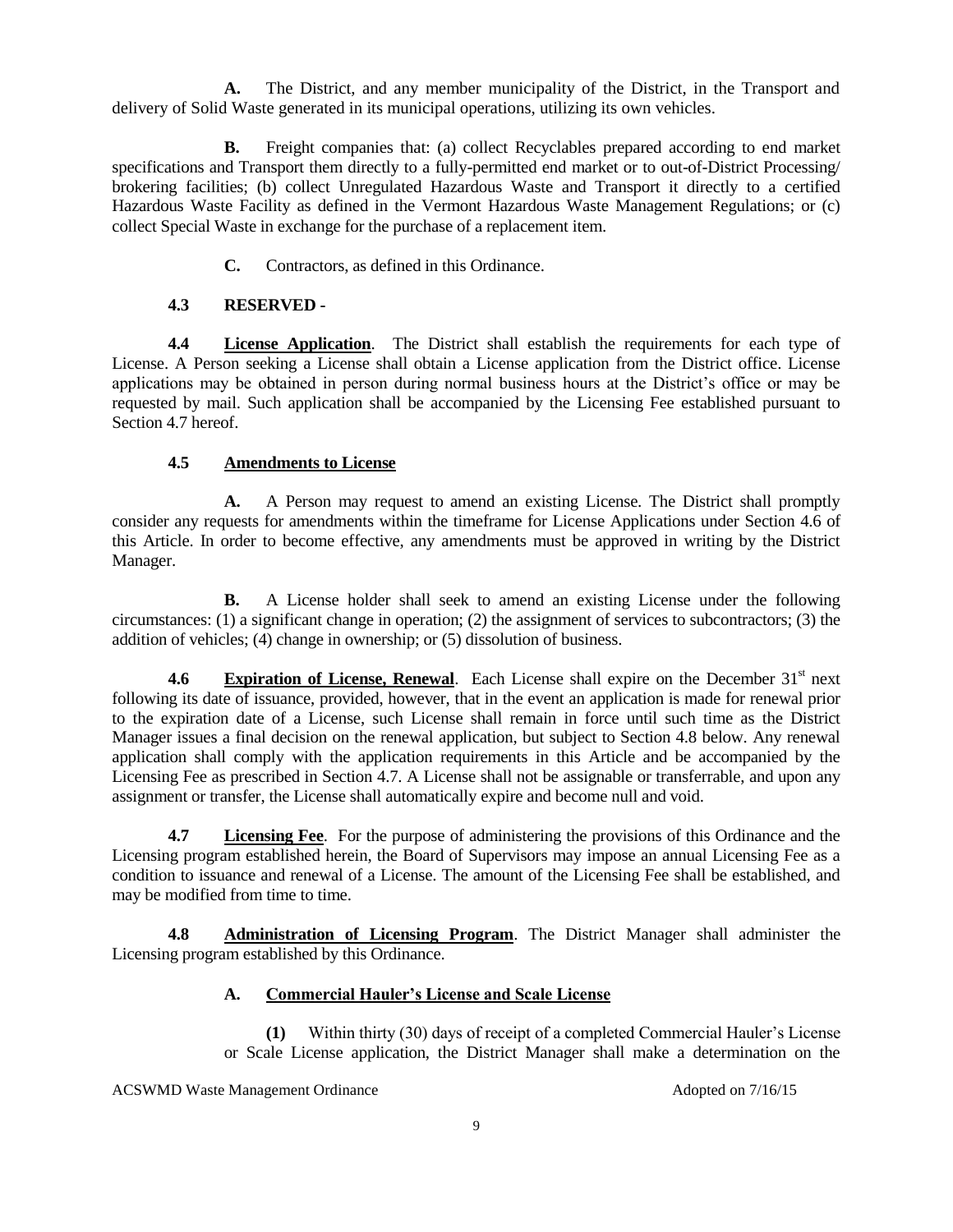License application, and the District shall thereafter notify the applicant in writing whether the License application is: (a) accepted; (b) conditionally accepted subject to the applicant's fulfillment of any number of conditions and/or requirements; or (c) denied and the reason(s) for denial.

**(2)** Any applicant for a Commercial Hauler's License or Scale License aggrieved by any decision of the District Manager may appeal to the Board of Supervisors, which may hear the appeal, or may designate a Committee thereof to hear the appeal. Upon notice and hearing, the Board of Supervisors, or such Committee, may affirm, reverse, or modify the decision of the District Manager. Any such appeal shall not stay the District Manager's decision, and shall be filed with the District Manager within thirty (30) days of mailing of the decision to the applicant, by registered or certified mail, addressed to the applicant at the address shown on the License, or to such other address as the applicant may designate in writing mailed to the District by the aforementioned method, and if not so filed, the decision of the District Manager shall be final and binding on such applicant.

**B. Processor's License and Transfer/Disposal Facility License.** Within sixty (60) days of receipt of a completed Processor's License or Transfer/Disposal Facility License application, the District Manager shall make a determination on the License application, and the District shall thereafter notify the applicant in writing whether the License application is complete. The District Manager shall then forward the complete application to the Executive Board for their review at their next scheduled meeting. The Executive Board shall then forward the application to the Board of Supervisors for final consideration of whether the License application is: (a) accepted; (b) conditionally accepted subject to the applicant's fulfillment of any number of conditions and/or requirements; or (c) denied and the reason(s) for denial.

**4.9 Standards for Issuance of License**. In order to obtain, reinstate, or renew a License, a Person shall:

**A.** Properly complete and file all necessary application forms and the materials described in subsections (C)-(H) below;

**B.** Pay the Licensing Fee established under Section 4.7;

**C.** Obtain, prior to commencing activities under the License, all other necessary permits and licenses from the State and all agencies thereof and all applicable member municipalities of the District;

**D.** Demonstrate compliance with all District Plan criteria, and other rules, regulations and ordinances pertaining to the management of Solid Waste as enacted by the District and all applicable Federal, State, and local laws, rules and regulations;

**E.** Not be delinquent in any payments owed to the District;

**F.** Demonstrate that an education and training program for employees is in place and is sufficient to ensure safe and proper conduct of the applicant's activities under the License;

**G.** Demonstrate adequate financial resources to enable the applicant to safely and properly conduct the applicant's activities under the License;

**H.** Demonstrate that the applicant's activities under the License will not have an undue adverse impact on human health or the environment, nor impose any undue burden upon the community. A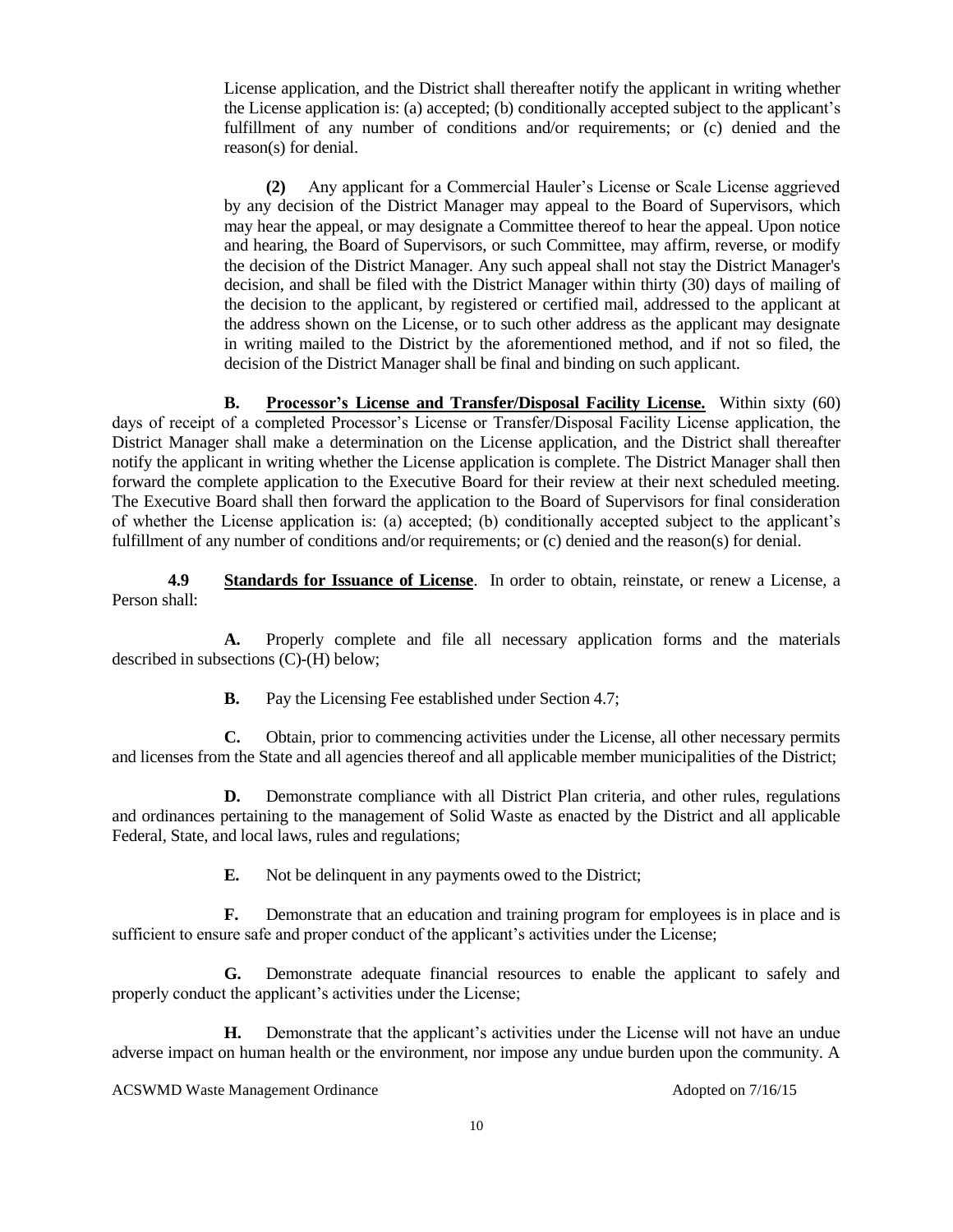permit issued by a State agency so finding shall be considered satisfactory evidence that this condition has been met.

**4.10 Commercial Hauler's License Requirements**. Commercial Haulers must abide by the following requirements:

**A.** Each Commercial Hauler's License shall designate the allowable destinations for all Solid Waste that is collected, Transferred, or Transported under the License. The District Manager reserves the right to modify any and all Licenses previously issued upon notice to the holder of such applicable License that it may not Transfer or Transport Solid Waste to a Facility if the District finds that such Facility has failed to operate in compliance with all material laws, regulations, and permits applicable to such Facility, or the operator of such Facility has been found to have engaged in Unlawful Conduct, or the Facility is no longer a District-Designated Facility.

**B.** The Commercial Hauler shall identify by make, model, State registration number, VIN number, tare weight (supported by the weigh slip of a Licensed Scale), and capacity of each vehicle the Commercial Hauler proposes to use to collect and Transport Solid Waste, and demonstrate that each vehicle identified will not leak or spill Waste, and will not create a nuisance with respect to noise, odor, or litter; and all such qualifying vehicles shall be noted on the License. The Commercial Hauler shall physically mark each vehicle and container with the Commercial Hauler's name, logo, trademark, or other identifying symbol or license number. If the Commercial Hauler proposes to use any additional vehicles not identified at the time of application, the Commercial Hauler shall identify the vehicle and make the demonstration required by subsections (C) and (D), and the District shall add any such qualified vehicle to the License.

**C.** The Commercial Hauler shall demonstrate that liability insurance is in force for each vehicle noted on the Commercial Hauler's License, in amounts as may be required in procedures established by the Board of Supervisors, by a Certificate of Insurance providing that such insurance shall not be cancelled, nor reduced in coverage, without at least ten (10) days' prior written notice to the District.

**D.** The Commercial Hauler shall file a Unit-Based Pricing Schedule with the License application, except as may be exempted under Section 4.12(E).

**E.** The Commercial Hauler shall identify on the License application each Licensed Scale operator and the location of each Licensed Scale the applicant will use in order to comply with Section 4.12(C) below, and file the written authorization of any such operator other than the District, in a form satisfactory to the District Manager, so that the District, its agents, employees, and independent contractors may inspect such operator's records regarding the weight of the applicant's vehicles. The District shall note each Scale operator and the License number and location of each Scale on the Commercial Hauler's License. If the Commercial Hauler proposes to use any additional Licensed Scale not noted on the Commercial Hauler's License, the Commercial Hauler shall identify the Scale operator and the location of such Licensed Scale and furnish a similar authorization as to the additional Scale operator. The District shall note any additional Licensed Scale and Scale operator on the Commercial Hauler's License.

**F.** The Commercial Hauler shall pay any past due amounts owed to the District.

**G.** The Commercial Hauler shall demonstrate the ability to comply with the provisions of this Ordinance and, in situations where a Commercial Hauler's License has been revoked pursuant to Section 8.3, demonstrate that corrective actions have been taken, as necessary, to ensure that the Commercial Hauler will comply with this Ordinance. In situations where past payments to the District have been late or where the District Manager has reason to believe that the District may be at risk for late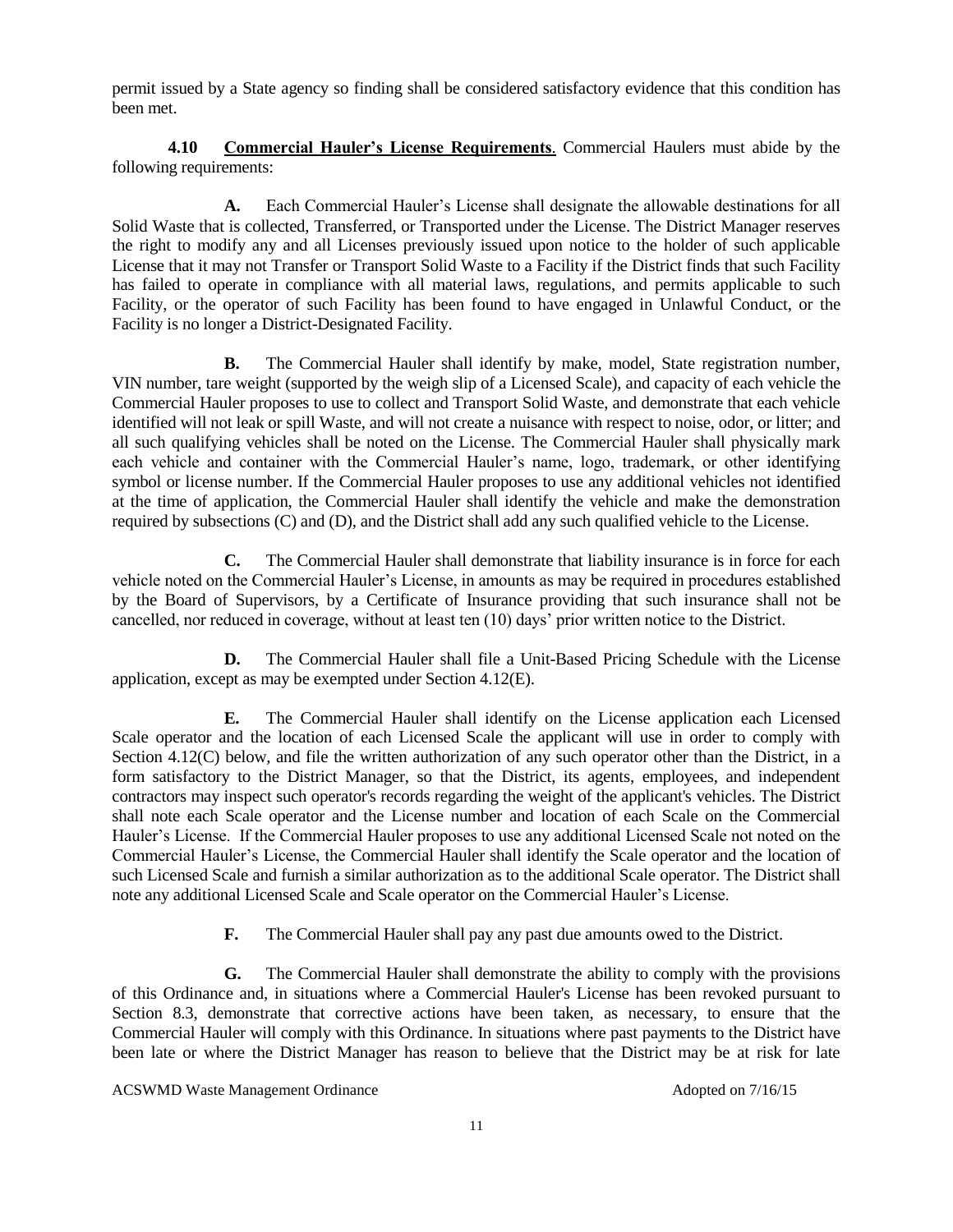payment or non-payment of Tipping Fees or District Fees, the District Manager may require that the demonstrations required by this subsection include the provision of a letter of credit or other security in amounts and on terms necessary to ensure proper payment.

**H.** The Commercial Hauler shall demonstrate conformance with all applicable local, Vermont State and Federal licensing requirements, including proof of a Vermont State Waste Transportation Permit for all vehicles.

**4.11 Terms, Restrictions, and Conditions of Licenses**. The District Manager may attach to any License such reasonable terms, restrictions, and conditions as are necessary to ensure that Solid Waste is Separated, collected, Transported, Recycled, and disposed in an environmentally sound manner, and to ensure compliance with this Ordinance.

### **4.12 Responsibilities of Commercial Haulers and Other Haulers**

**A.** A Commercial Hauler shall not use any vehicle not noted on the Commercial Hauler's License for the collection, Transport, or delivery of Solid Waste generated within the District, nor shall any such vehicle be used for such purposes during any period of time when the insurance required by Section 4.10(C) is not in force, nor shall any Commercial Hauler use a Scale in order to weigh vehicles as required by subsection (C) below unless such Scale is noted on the Commercial Hauler's License, and the authorization required by Section 4.10(E) is in effect.

**B.** Each Commercial Hauler shall comply with all the terms and conditions of the Commercial Hauler's License and the requirements of this Ordinance. Each Hauler who is not a Commercial Hauler shall comply with all the terms and conditions of this Ordinance applicable to Haulers who are not Licensed.

**C.** Each Commercial Hauler, and each Hauler who is not Licensed, shall cause each vehicle Transporting a load of Solid Waste generated within the District to be weighed either through the use of District owned or operated truck scales or another Licensed Scale. In cases where a Commercial Hauler uses Scales owned or operated by the District, the District shall be responsible for producing and maintaining weight information of such loads. In cases where a Commercial Hauler uses non-District owned or operated Scales that have been Licensed, the Commercial Hauler shall:

- **(1)** Obtain a weigh slip from the Scale operator, showing the date of weighing, and the vehicle's loaded and unloaded (gross and tare) weights;
- **(2)** Note on each such weigh slip whether the vehicle weighed contained Recyclables or other materials destined for Composting, Reuse or Recycling, or other Solid Waste, using such distinguishing abbreviations as the District Manager may prescribe;
- **(3)** File with the District, by the seventh (7th) day of each month, all weigh slips required to be obtained under subsection C(1) for vehicles weighed during the calendar month just ended, with the notations required by subsection  $C(2)$  above, and the Commercial Hauler's or other Hauler's name and address;
- **(4)** File with the District, by the seventh (7th) day of each month: (a) a summary, on such form as the District Manager may prescribe, showing, for the month just ended, the total Solid Waste collected, total Recyclables and other materials destined for Composting, Reuse or Recycling collected, and the total Solid Waste collected after subtracting Recyclables and materials destined for Composting, Reuse or Recycling; and (b) such other information, on forms to be provided by the District, as the District Manager may prescribe;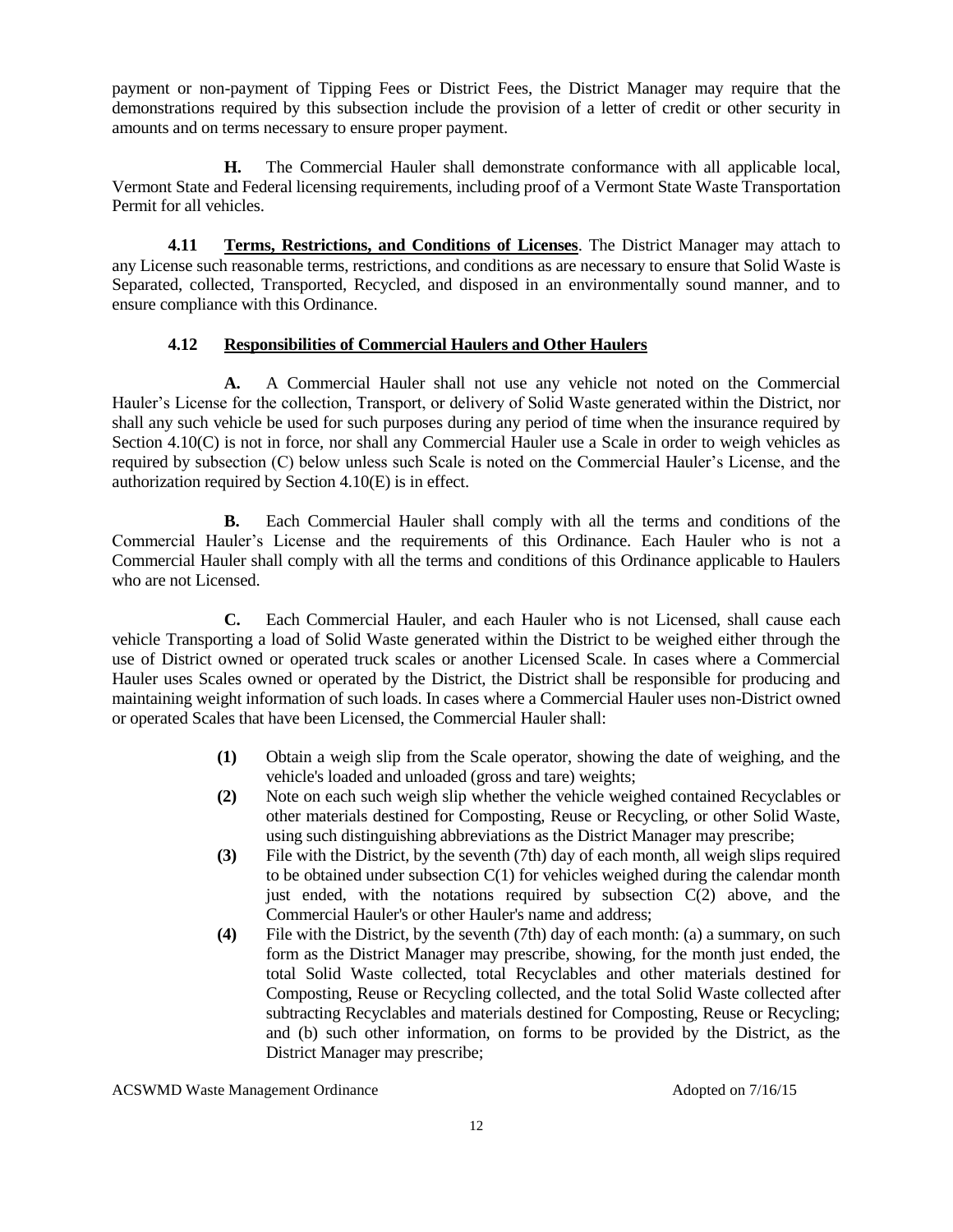**(5)** Furnish the District Manager, within ten (10) business days of the District Manager's written request, such documentation as the District Manager may require to verify or substantiate the information required under  $C(1)-(4)$  above, or to otherwise determine the amount of Solid Waste collected during a calendar month or its components.

**D.** Each Commercial Hauler, and each Hauler who is not Licensed, shall keep and maintain such records within the State of Vermont as will enable the District to determine compliance with this Ordinance, including but not limited to records on a daily basis of the amount of Solid Waste generated within the District that is collected and/or Transported by such Person for purposes of Disposal; separate records shall be kept showing on a daily basis, total Solid Waste collected and/or Transported, the amount of such Waste consisting of Recyclables and other materials destined for Reuse, Recycling, or Composting, and the amount of Solid Waste after subtracting Recyclables and other Separated materials; such records shall include, on a daily basis, the gross and tare weight information for each vehicle collecting and/or Transporting loads of Solid Waste required to be weighed under subsection (C) above. All such records shall be made available to the District and its agents for inspection and copying during normal business hours of the District. The records for each day of operation shall be retained for at least five (5) years. It is the responsibility of each Commercial Hauler to inform its customers of the material separating and reporting requirements of this Ordinance.

**E.** Each Commercial Hauler shall provide (independently or through duly Licensed subcontractors) collection of Mandated Recyclables at least once monthly to all customers for whom such Commercial Hauler provides collection of Solid Waste destined for Disposal. A Commercial Hauler may not offer, and his or her customers may not subscribe to, trash-only collection service unless: (a) curbside collection service of Mandated Recyclables is provided or subcontracted by the District or a member municipality; or (b) a Commercial Hauler obtains an exemption from the District. Exemptions may be provided for the Commercial Hauler: (a) contracting with a municipality or the District to collect Solid Waste at a municipally-owned or District-owned Drop-off Facility that collects Mandated Recyclables; or (b) servicing Generators who market their Mandated Recyclables directly to Recycling brokers, Processors, or manufacturers, or who self-haul their Mandated Recyclables to Recycling Facilities that are fully permitted at the time of delivery.

**F.** No Commercial Hauler shall require their customers to sort Mandated Recyclables (except in situations where more than a 15-gallon container per week of one or more Mandated Recyclables are generated), into more than two groups, one group of fibers (including but not limited to white paper, newspaper, cardboard, and magazines) and a second group of containers (including but not limited to glass, plastic, and metal containers). Mandated Recyclables and any other Recyclables set out by customers for collection shall be rejected by the Commercial Hauler if the Recyclables contain five percent (5%) or more (by volume) of contaminants, and the Commercial Hauler shall indicate to the Generator the reason why the Recyclables were rejected.

### **G. Unit-Based Pricing by Commercial Haulers**

**(1)** Except as provided herein, each Commercial Hauler shall offer Unit-Based Pricing to all of its customers within the District, and mail notice of such Unit-Based Pricing Schedule to all customers at least once per year.

**(2)** Each Commercial Hauler's Unit-Based Pricing Schedule shall be filed with the District as part of the Commercial Hauler's annual License application, and shall otherwise be available to the District upon request.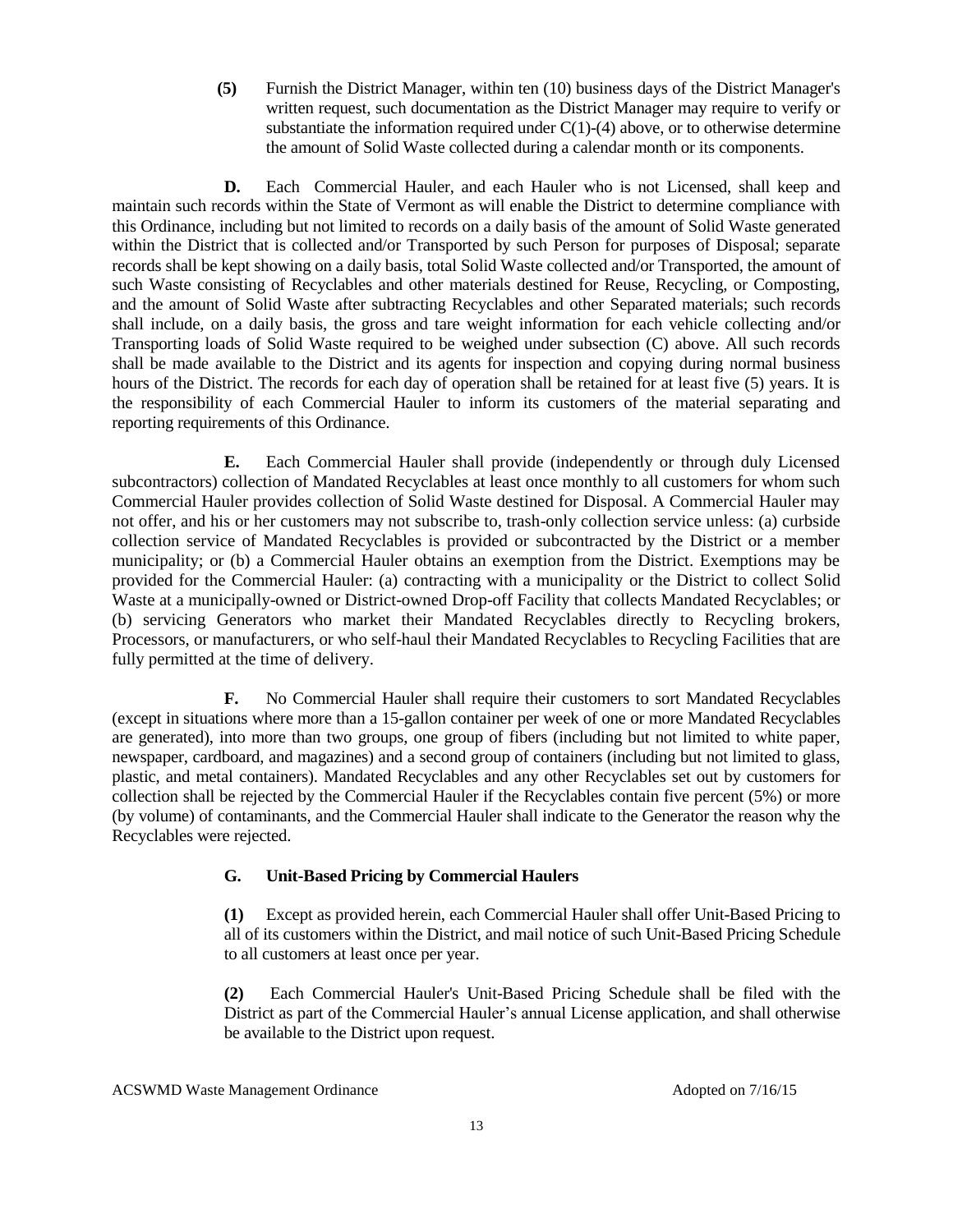**(3)** In compliance with 10 V.S.A. §6607a(h), as of July 1, 2015, a Commercial Hauler that offers the collection of Solid Waste may not charge a separate line item fee on a bill to a residential customer for the collection of Mandated Recyclables, provided that a Commercial Hauler may charge a fee for all service calls, stops, or collections at a residential property and a Commercial Hauler may charge fees based on Unit-Based Pricing. A Commercial Hauler may incorporate the cost of the collection of Mandated Recyclables into the cost of the collection of Solid Waste and may adjust the charge for the collection of Solid Waste. A Commercial Hauler that offers the collection of Solid Waste may charge a separate fee for the collection of Leaf and Yard Residuals or Food Residuals from a residential customer.

**(4) Flat Fee.** In addition to the Unit-Based Price charged per unit of MSW, Commercial Haulers may, but are not required to, charge a Flat Fee to residential customers for the purpose of covering operational costs for collecting, Transporting and Disposing of MSW. In the event that a Commercial Hauler elects to establish a Flat Fee, all bills for services provided to residential customers shall clearly show both the Flat Fee and the Unit-Based Price to maintain transparency.

**H.** Each Commercial Hauler shall gather and submit, if requested by the District, information documenting as to Solid Waste generated within the District:

> **(1)** Participation rates (the percentage of customers Recycling in a set time period) for any route, not more than once/year, according to a methodology approved by the District Manager; and

> **(2)** Capture rates (the percentage of Recyclables found in garbage, by weight or by volume, as determined by sorts of customers' Solid Waste) on any route according to a methodology approved by the District Manager, not more than once per year unless the District Manager has determined, through visual inspections, that one or more of the Commercial Hauler's loads of Solid Waste contain five percent (5%) or more (by volume) of Recyclables.

**I.** Each Commercial Hauler, and each Hauler who is not Licensed, shall prepare and furnish to the District when arriving at the District Transfer Station, an itinerary, upon a form approved by the District Manager, that shows the total quantity of Solid Waste collected within each municipality served by the Hauler's vehicle.

**J.** No Commercial Hauler, and no Hauler who is not Licensed, shall (i) knowingly collect or Transport for Disposal Solid Waste that has not been Separated as required by Article III of this Ordinance, or (ii) co-mingle any such Solid Waste previously Separated in the collection or Transport thereof. Any non-Separated Solid Waste shall be rejected by the Hauler, who shall notify the Generator of such Solid Waste of the reasons for rejection. Any rejected Solid Waste shall remain the responsibility of the Generator for delivery to a Facility authorized to receive it. However, at such time as the non-Separated Solid Waste is collected by a Hauler, the Solid Waste becomes the concurrent, joint and several responsibility of the Generator and the Hauler who collected the Solid Waste to deliver it to a Facility authorized to receive it. This provision shall not be construed as authorizing the collection or Transport of non-Separated Solid Waste.

**K.** No Hauler shall place or cause to be placed any Solid Waste on private property unless lawfully authorized by the owner of the property and such placement of Solid Waste on the property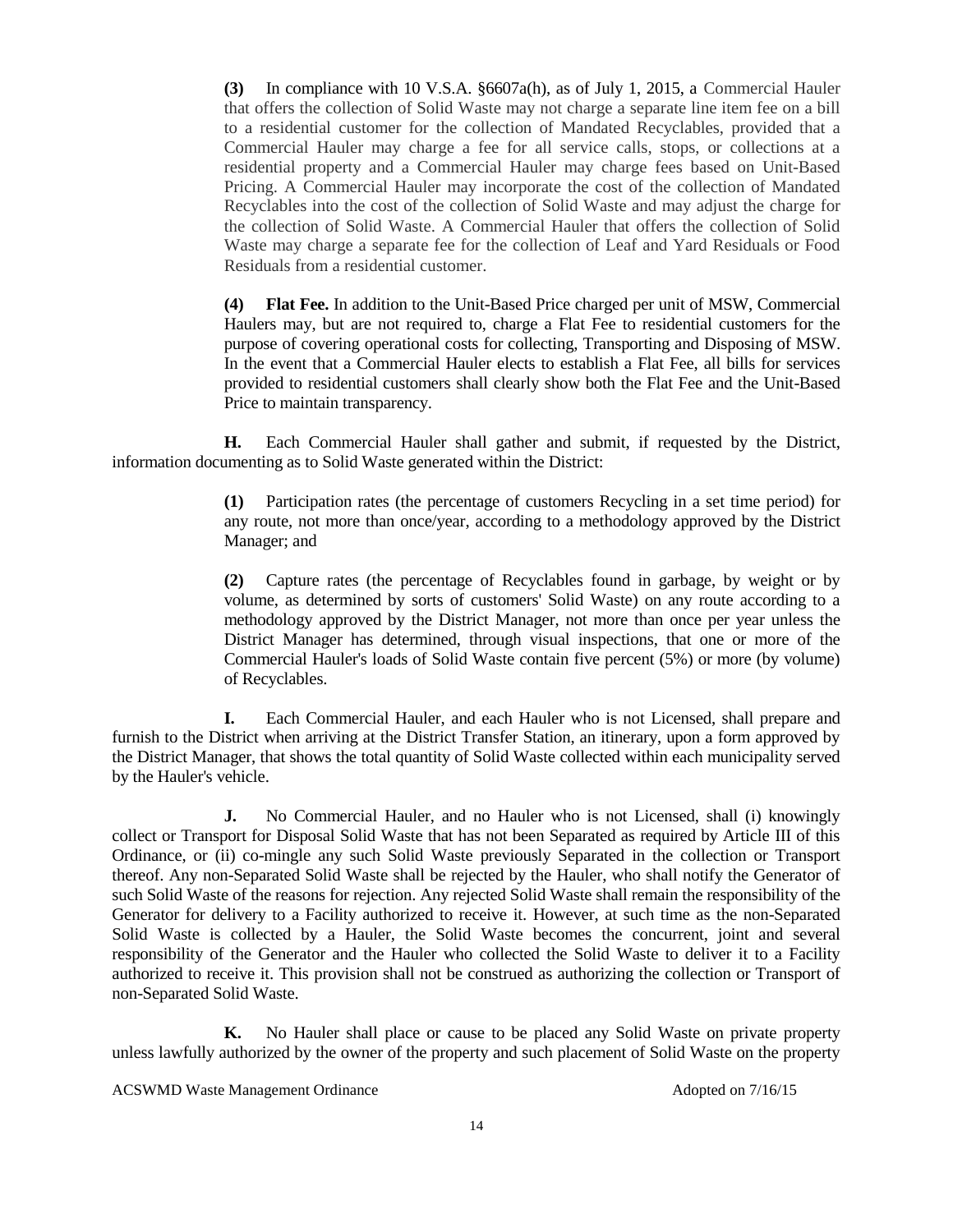is lawfully permitted. Each Commercial Hauler shall include such Solid Waste in its reports required by Section 4.12(C) of this Ordinance.

**L.** All vehicles used to collect Solid Waste must retain and prevent the release of all Solid Waste contained in the vehicle.

**M.** All Solid Waste that is destined for Disposal and collected by a Hauler must be delivered to a certified Waste management Facility by the end of the next business day, or within 48 hours of collection, whichever is later.

**N.** Each Commercial Hauler shall provide Recycling instructions to new customers when service commences and to all customers on an annual basis, at a minimum.

**O.** No Hauler shall knowingly collect or Transport for Disposal any Solid Waste that has been co-mingled with any Unregulated Hazardous Waste.

**P.** Any Solid Waste co-mingled with Unregulated Hazardous Waste shall be rejected by the Hauler, who shall notify the Generator of such Solid Waste of the reasons for rejection. Any Solid Waste so rejected shall remain the responsibility of the Generator for delivery to a Facility authorized to receive it. However, at such time as any Solid Waste co-mingled with Unregulated Hazardous Waste is collected by a Hauler, the Waste becomes the concurrent, joint and several responsibility of the Generator and the Hauler who collected the Solid Waste, regardless of whether knowingly or unknowingly, to deliver it to a Facility authorized to receive it and to pay all charges and fees associated with the proper handling and Disposal of such Waste. This provision shall not be construed as authorizing the collection or Transport of Solid Waste mixed with Hazardous Waste or Regulated Medical Waste.

**Q.** Each Commercial Hauler, and each Hauler who is not Licensed, shall deliver all Solid Waste collected within the District, after proper Separation of Mandated Recyclables, Special Waste and Unregulated Hazardous Waste from such Solid Waste, to the District Transfer Station in Middlebury, or such other District-Designated Facility for Disposal. This provision shall not apply to a Self-Hauler who delivers properly Separated Solid Waste to a Drop-Off Facility or to a Mobile Solid Waste Collection Operation.

### **ARTICLE V USE OF DISTRICT OR DISTRICT-DESIGNATED FACILITIES**

**5.1 Use of District Facilities**. A Person delivering Solid Waste to a Facility owned or operated by the District shall follow all of the procedures and practices established by the District for use of the Facility, and shall deliver to the Facility only such types of Solid Waste as: (i) the Facility is certified to accept; and (ii) the Board of Supervisors by resolution approves for delivery to the Facility.

**5.2 Prohibition**. No Person may deliver to a District owned or operated Facility or to a District-Designated Facility Solid Waste that does not meet the Separation requirements of this Ordinance, nor may a Person deliver Prohibited Materials to a District owned or operated Facility or District-Designated Facility. Nothing within this Ordinance shall be construed at any time to restrict the ability of the District to refuse to accept Hazardous Waste or other Prohibited Materials at the District Transfer Station or any other District-Designated Facility. The District may, from time to time, provide alternative Disposal means at the District Transfer Station or other District-Designated Facilities for selected Prohibited Materials. All Disposal requirements specified herein may be amended or adjusted from time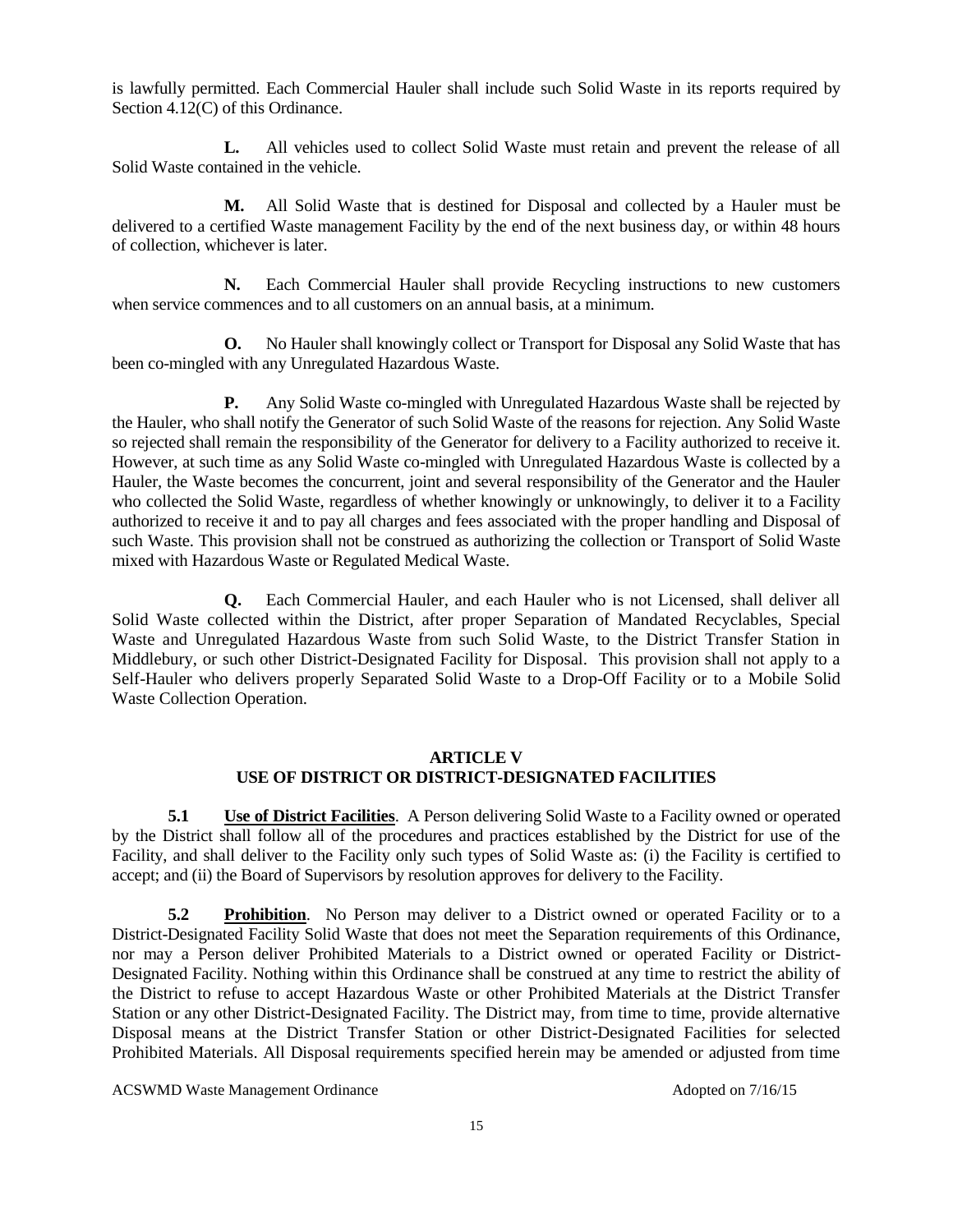to time by resolution of the Board of Supervisors or by the District acting in accordance with policies and/or guidelines established and adopted by, and that may be amended from time to time by, the Board of Supervisors.

**5.3 Unlawful Entry.** It shall be unlawful for any Person to enter any Solid Waste Facility of the District or any member municipality when said Facility is not open, nor shall they deposit, dump, or leave Solid Waste of any kind in any such Facility or adjacent to any such Facility without the express permission of the authorized operator of said Facility.

# **5.4 Unit-Based Pricing at Facilities.**

**A.** Drop-off, Transfer and Disposal Facilities shall charge residential, institutional and commercial customers for the Collection of Solid Waste for Disposal based on the volume or weight of the Solid Waste collected, at rates that provide a reasonable economic incentive to their customers to reduce the amount of Solid Waste destined for disposal that they generate. Fees shall be established solely on the quantity of Solid Waste of a Generator (i.e., on a unit basis, such as per bag, per cubic yard, or per pound).

**B.** Operators of Drop-off, Transfer and Disposal Facilities shall offer a base unit of Disposal service of thirty-three (33) gallons or less, or offer service by weight of Solid Waste destined for Disposal that is delivered by residents to their Facility. Operators of Drop-off, Transfer, and Disposal Facilities shall charge per unit of Solid Waste destined for Disposal that is delivered to their Facilities and shall charge the same fee per each additional equal unit of Solid Waste destined for Disposal.

**C. Flat Fee.** In addition to the Unit-Based Price charged per unit of Solid Waste, Facilities may, but are not required to, charge a Flat Fee to residential customers for the purpose of covering operational costs for collecting, Transporting and Disposing of Solid Waste. In the event that a Facility elects to establish a Flat Fee, all bills for services provided to residential customers shall clearly show both the Flat Fee and the Unit-Based Price to maintain transparency.

Sections 5.4 (A)-(C) shall not apply to the District in its charges at the District Transfer Station.

# **ARTICLE VI ESTABLISHMENT AND PAYMENT OF CHARGES**

**6.1 Tipping Fees**. The Board of Supervisors shall adopt, and revise from time to time, charges on a per ton and/or other unit basis for Solid Waste delivered to a District Facility ("Tipping Fees"), in order to generate revenues and defray some or all of the direct and indirect costs of operation of the District Transfer Station and any other Facilities owned or operated by the District, and the costs of Transport out and Disposal of Solid Waste delivered to any such District Facility. In establishing and from time to time revising the Tipping Fee, the Board will assign to (and may from time to time make additions to and/or deletions from) costs of operation, all or portions of those costs which it desires to defray by the Tipping Fee charge, which may include, but are not limited to, labor, benefits, utilities, all or portions of fixed District costs and expenses, fuel, maintenance and repair, Transport and Disposal, taxes and fees, and the District Fees. Tipping Fees shall be paid by any Hauler delivering Solid Waste to any Facility owned or operated by the District, based on tonnage or other applicable unit of Solid Waste delivered.

**6.2 District Fees**. The Board of Supervisors shall adopt, and revise from time to time, a charge per ton of Solid Waste generated within the District that is collected and/or Transported for Disposal ("District Fee"). The purpose of the District Fee is to generate revenue to defray some or all of District costs other than those to be defrayed by the Tipping Fees. In establishing and from time to time revising the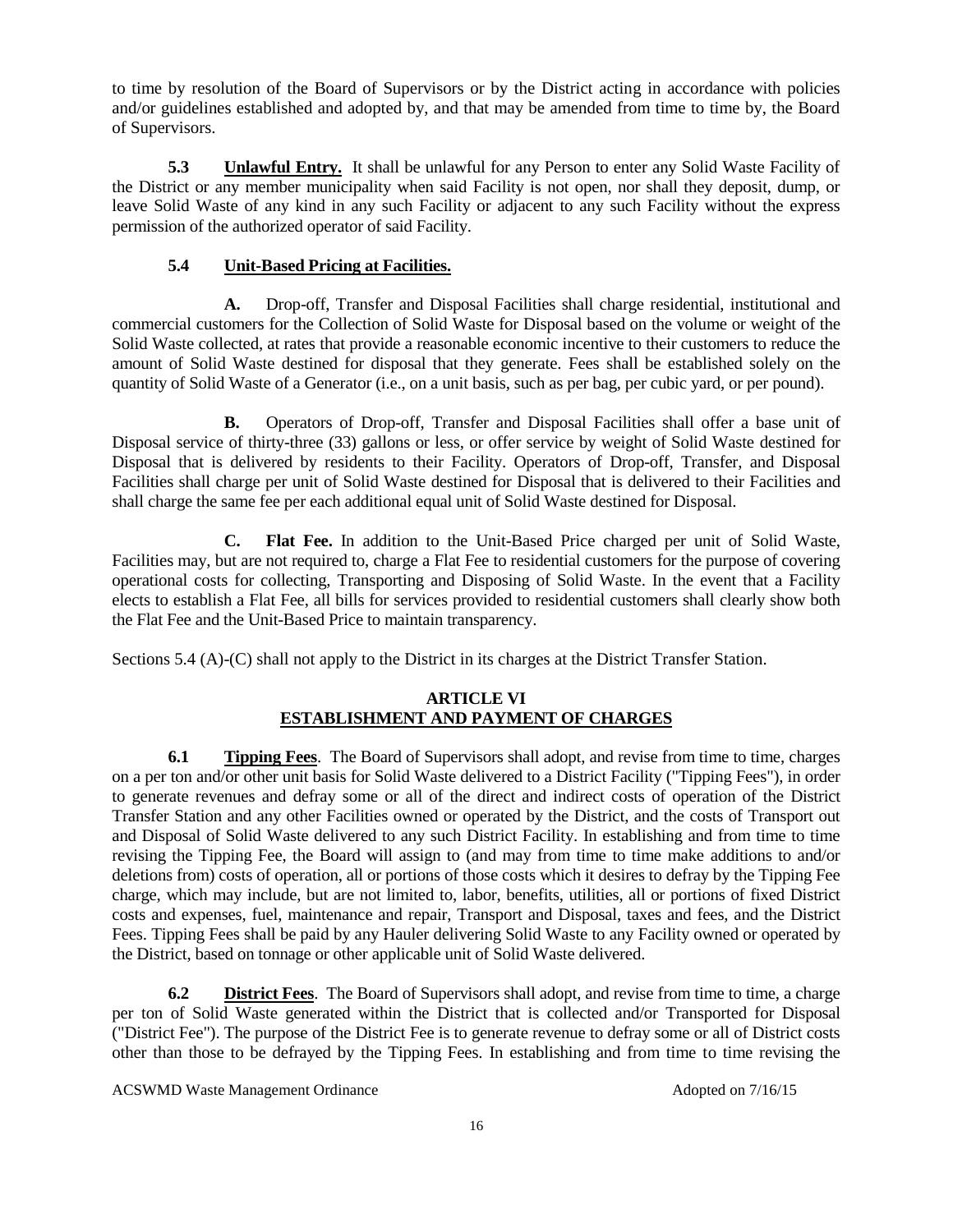District Fee, the Board will include all or portions of the costs which it desires to defray by the District Fee, which may include, but are not limited to: debt service (principal and interest), capital reserves, any portion of the costs of operation not being defrayed by the Tipping Fees, Special Waste programs, Recycling programs, educational programs, administration costs, and other District Facilities, programs, and service costs. Each Hauler collecting and/or Transporting Solid Waste generated within the District shall pay the District an amount per ton or part thereof which such Hauler collects and/or Transports calculated by multiplying the per ton District Fee by the amount of Solid Waste collected and/or Transported. These charges shall be paid regardless of the final Disposal location, and shall be included in Tipping Fees as to deliveries to a District owned or operated Facility.

**A. Exemptions from District Fees.** As used in this Section, and for purposes of computing the District Fee charge, the following categories of Solid Waste shall be exempt from the District Fee:

- (1) Recyclables or other materials the District determines are Separated and destined for Reuse, Recycling or Composting;
- (2) Sludge;
- (3) Clean Wood for use as fuel;
- (4) Unregulated Hazardous Waste that is delivered to certified Hazardous Waste Facilities as defined in the Vermont Hazardous Waste Management Regulations;
- (5) Non-friable Asbestos-containing Materials;
- (6) Deceased Animals of any type or size, offal;
- (7) Free-standing Liquids, including grease;
- (8) Other materials approved by the District.

**6.3 Establishment of Fees**. The Fees described in Sections 6.1 and 6.2 shall be set and may be amended from time to time by resolution of the Board of Supervisors, in accordance with the budget appropriation procedures in Section 33 of the District Charter. Reasonable notice of such an increase or decrease shall be sent to all holders of Commercial Hauler's Licenses and Scale Licenses. The District shall also publish a notice of such increase or decrease in one or more newspapers of known circulation in the District at least thirty (30) days prior to the effective date of such increase or decrease.

**6.4 Determination of Fees**. The fees based on tonnage established by Sections 6.1 and 6.2 shall be determined on the basis of weight through the weighing requirements in Section 4.12(C) above, provided however that if weigh slips and other documentation are not furnished to the District as required by Section 4.12(C), or the District Manager deems such weigh slips or documentation to be unreliable, the District Manager may determine weight of loads of Solid Waste by any reasonable method approved by the Board of Supervisors. Tipping Fees and the District Fees established for Special Waste may be determined by the Board of Supervisors on a per-unit basis other than weight.

**6.5 Fee Variations and Surcharges**. The Board of Supervisors may establish fee variations or surcharges on Solid Waste delivered to District owned or operated Facilities or to District-Designated Facilities to encourage or otherwise provide economic incentives to comply with the provisions of this Ordinance.

**6.6 Payment of Fees**. The District shall render bills for Tipping Fees and the District Fee to such Persons, and upon such terms, cash or credit, including furnishing of letters of credit on terms and in amounts satisfactory to the District Manager, as the Board of Supervisors establishes by resolution. If a Hauler does not pay a District bill by its due date, the District Manager may place such Hauler on a cash-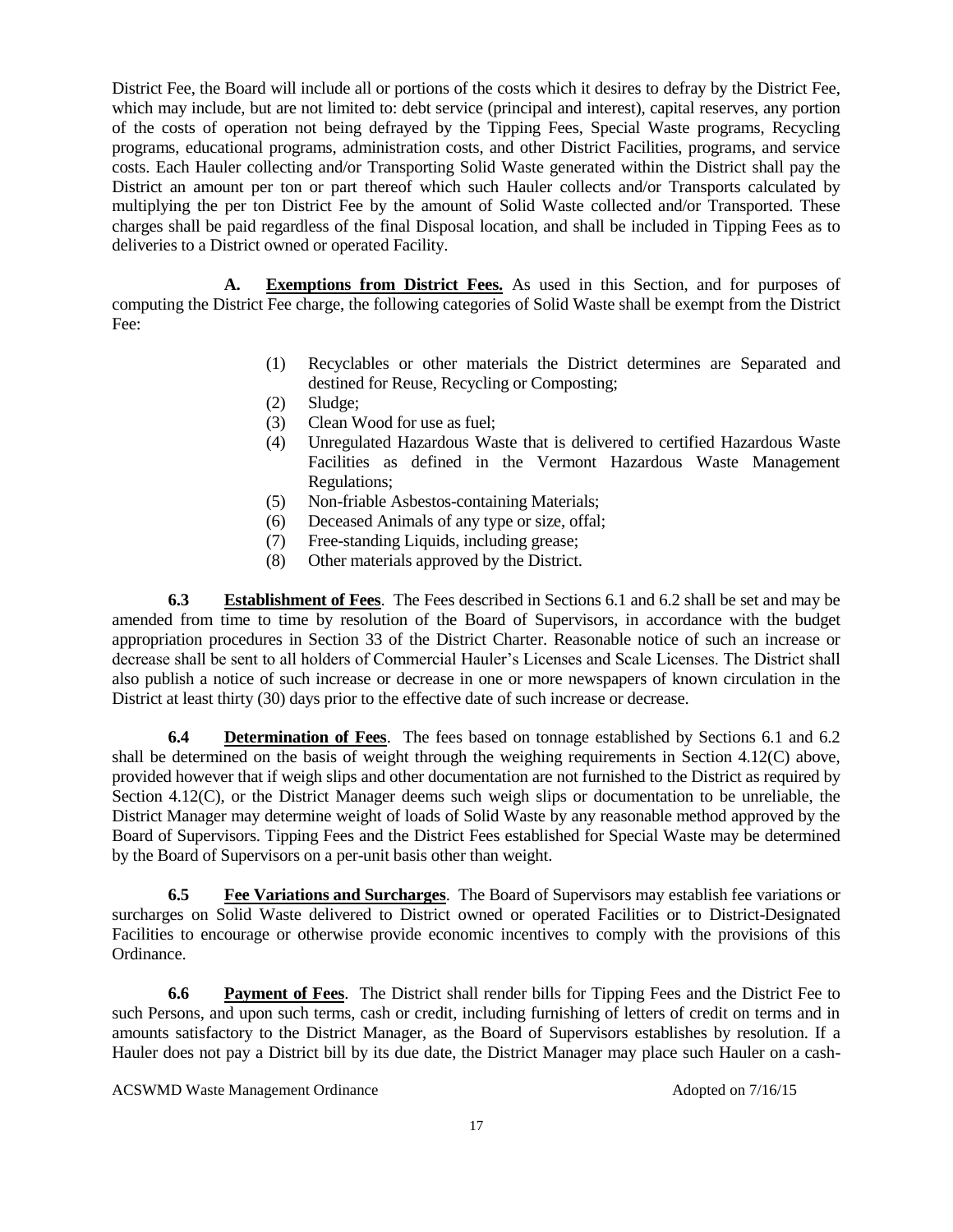only basis or prohibit that Hauler's use of the District Facility until the bill is paid. Any billed amount not paid when due shall bear interest at the rate of one percent (1%) per month from its due date. The District Manager may place a Hauler on a cash-only basis at a District owned or operated Facility indefinitely if, in the District Manager's opinion, such action is warranted.

### **ARTICLE VII INSPECTIONS**

**7.1 Vehicles.** Vehicles used in the collection or Transport of Solid Waste within the District shall be subject to reasonable inspection by the District or its agents for purposes of determining compliance with the terms of Licenses and this Ordinance and for the purposes of data collection. Failure to allow inspection shall be a violation of this Ordinance.

**7.2 Solid Waste.** All Solid Waste generated within the District and set at a Designated Area for collection by a Hauler, and all Solid Waste deposited at Facilities owned or operated by the District or at District-Designated Facilities, shall be subject to inspection without notice by the District or its agents, for purposes of ensuring compliance with this Ordinance and for the purposes of data collection. Failure to allow inspection shall be a violation of this Ordinance and constitutes Unlawful Conduct.

**7.3 False Statements and Failure to File Data.** Any Person filing or causing to be filed, making or causing to be made, or giving or causing to be given, any certificate, affidavit, representation, information, testimony, or statement, which is willfully false or willfully omits to state material facts, or any Person willfully failing to file data that the District, by rule or otherwise, may require, shall have committed Unlawful Conduct.

### **ARTICLE VIII ENFORCEMENT AND REMEDIES**

**8.1** This Ordinance is designated as a civil ordinance pursuant to 24 V.S.A. § 1971(b).

**8.2** The following civil penalties and waiver penalties are hereby imposed for violations of this Ordinance. Civil penalty amounts will be imposed except that in cases where violations are brought in the Vermont Judicial Bureau, and where the violation is admitted or not contested, the waiver penalty amounts will be imposed in lieu of the civil penalty amounts. Each day the violation continues shall constitute a separate violation.

# **A. Penalties for Violations of Article III**

|                                  | <b>Civil Penalty</b> | <b>Waiver Penalty</b> |
|----------------------------------|----------------------|-----------------------|
| <b>First Violation</b>           | \$100                | \$50                  |
| Second Violation                 | \$200                | \$100                 |
| Third Violation                  | \$300                | \$150                 |
| Fourth and subsequent violations | \$500                | \$250                 |

### **B. Penalties for Violations of Article IV**

**Civil Penalty Waiver Penalty**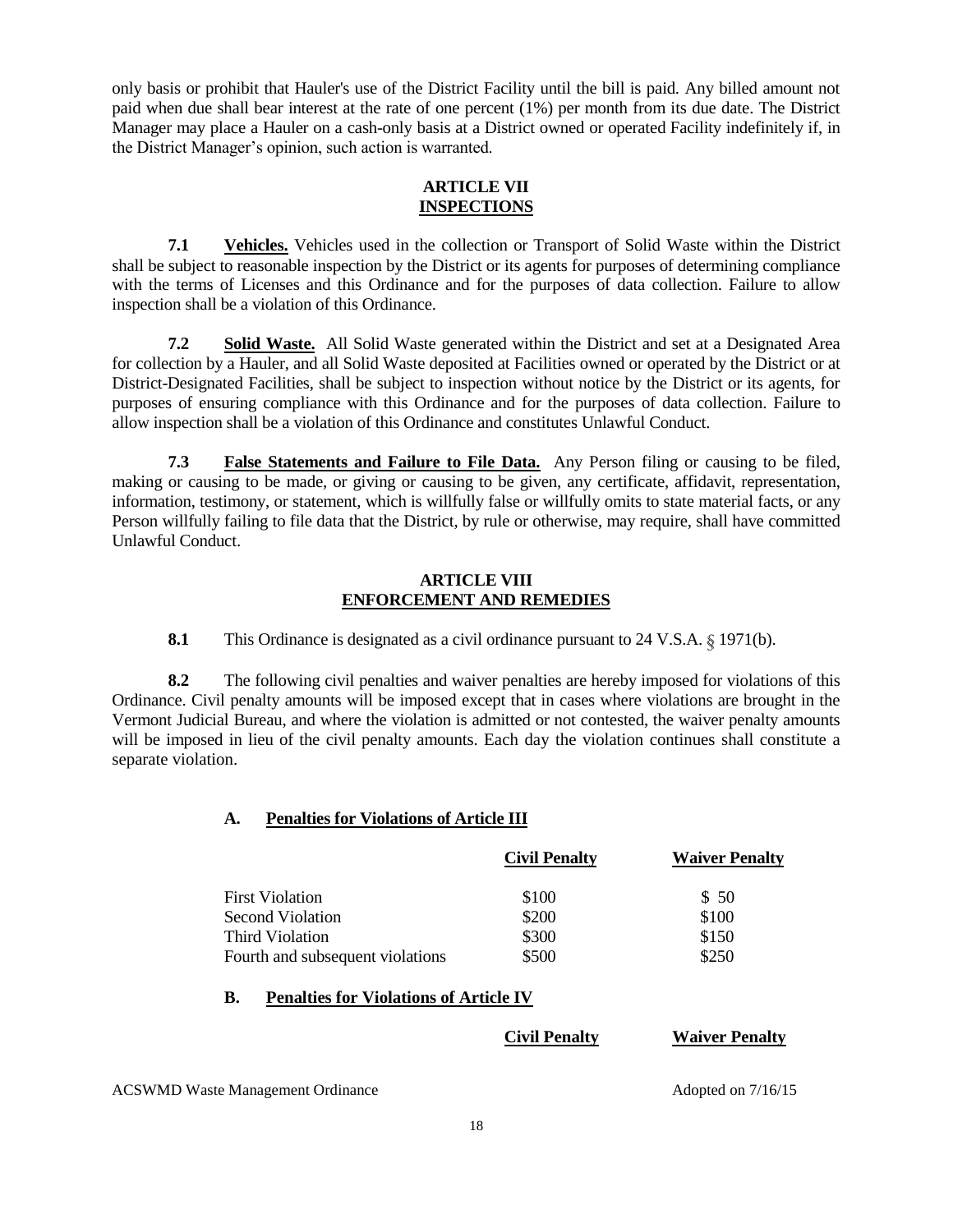| <b>First Violation</b>          | \$500                              | \$250 |
|---------------------------------|------------------------------------|-------|
| Second Violation                | \$500                              | \$500 |
| Third and subsequent violations | \$500 and/or revocation of License |       |

#### **C. Penalties for Violations of Articles V, VII and IX**

|                                  | <b>Civil Penalty</b> | <b>Waiver Penalty</b> |
|----------------------------------|----------------------|-----------------------|
| <b>First Violation</b>           | \$100                | \$50                  |
| <b>Second Violation</b>          | \$200                | \$100                 |
| Third Violation                  | \$300                | \$150                 |
| Fourth and subsequent violations | \$500                | \$250                 |

### **8.3 License Revocation Hearing Rules and Procedures**

**A.** The burden of proof in establishing a violation shall be upon the District.

**B.** Hearings shall be held before the District Manager or other hearing officer appointed by the Board of Supervisors. The Hearing Officer shall have the power to set the time and place of the hearing, grant recesses and adjournments, rule upon motions and requests, rule upon the admissibility of evidence and make findings of fact.

**C.** The Commercial Hauler may be represented by counsel.

**D.** Witnesses shall be sworn and subject to cross-examination. A stenographic record of the proceedings shall be kept.

**E.** Evidence submitted shall be relevant and may include evidence as to the past performance of the Commercial Hauler. Hearsay evidence shall be admissible, but shall be accorded such weight as the Hearing Officer deems appropriate, consistent with its reliability.

**F.** Findings of fact shall be made by the Hearing Officer, in writing, upon a preponderance of the evidence.

**G.** Upon a finding that a violation is proved, the Hearing Officer shall impose such penalty, short of revocation, which shall be applicable, or shall refer the matter to the Board of Supervisors for consideration of revocation of the License. The Board of Supervisors may, on the basis of the record presented and without further testimony, elect to: (a) revoke the License; or (b) impose a lesser penalty consistent with the circumstances of the offense; or (c) remand the matter back to the Hearing Officer for further action or investigation. In the event of revocation, the decision of the Board shall be considered final, subject to review pursuant to the laws of the State of Vermont.

**8.4 Injunction.** In addition to any other remedy provided in this Ordinance or available at law or in equity, the Board of Supervisors may cause the District to institute a suit in equity for an injunction to prevent, restrain or abate any violation of this Ordinance, and may sue for any unpaid District Fees or Tipping Fees.

**8.5 Refusals and Rejections by the District**. Notwithstanding any provisions in this Ordinance to the contrary, the District Manager may refuse to accept Solid Waste or refuse to allow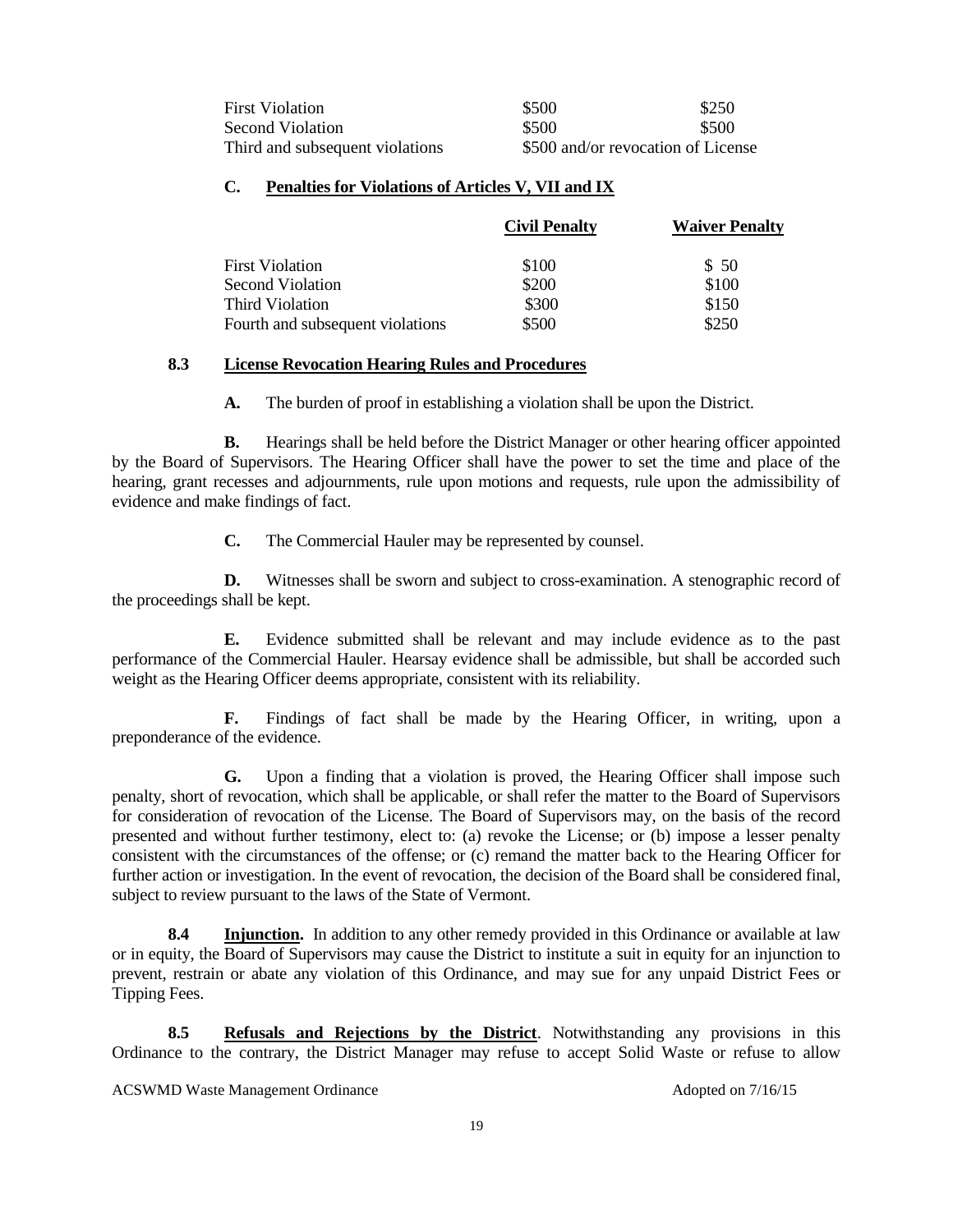Disposal at any Facility operated by or on behalf of the District where such Solid Waste does not meet the requirements of this Ordinance.

**8.6 Other Penalties**. The Board of Supervisors shall be authorized to impose any other civil penalty and fine to the maximum extent permitted by law.

**8.7 Attorney's Fees**. In any action brought by the District to enforce the provisions of this Ordinance, to enjoin violation of this Ordinance, to collect any Tipping Fees or District Fees and/or interest thereon, or to collect any civil penalty or other amount due the District, the Person in violation or liable for amounts due the District shall pay the District its reasonable attorneys' fees and other costs and expenses of such action.

**8.8 Enforcement of Final Order.** The District may seek enforcement of a final order in the Superior Court or before the Environmental Court for the State of Vermont.

**8.9 Presumptions**. There shall be rebuttable presumptions in the enforcement of this Ordinance that:

**A.** The placement of any container, which is marked or identified with the name, logo, trademark, or other identifying symbol or license number, or the collection of any container by a vehicle marked or identified with the name, logo, trademark or other identifying symbol or license number, of any Commercial Hauler, at any location within the District, shall be presumptive evidence that said Commercial Hauler is providing Solid Waste collection services at said location within the District as of the date of said placement.

**B.** Evidence of Solid Waste in a container located as described in 8.9(A) above, and subsequent observation of the same container empty, shall be presumptive evidence that Solid Waste was collected from the container by the Commercial Hauler whose name or other identifying symbol or number is marked on the container or on the vehicle delivering the container.

**C.** The failure to deliver any Solid Waste to the District Transfer Station within three (3) days of the collection of Solid Waste from any location within the District shall be presumptive evidence of a violation of Section 4.12(M) or (Q) of this Ordinance.

### **ARTICLE IX PUBLIC SAFETY**

**9.1** No Person shall permit or cause any Solid Waste within their control to become a hazard to public travel, health or safety or to become a nuisance of any sort.

**9.2** All vehicles used in the Transport or Transfer of Solid Waste must be registered with the State of Vermont.

### **ARTICLE X MISCELLANEOUS**

**10.1 Local Regulation**. Nothing in this Ordinance shall be construed to prohibit any member municipality of the District from enacting and enforcing ordinances and regulations regarding the collection, Transport, storage, Processing, and Disposal of Solid Waste within its jurisdiction, provided that any such regulation or ordinance is not inconsistent with the provisions of this Ordinance.